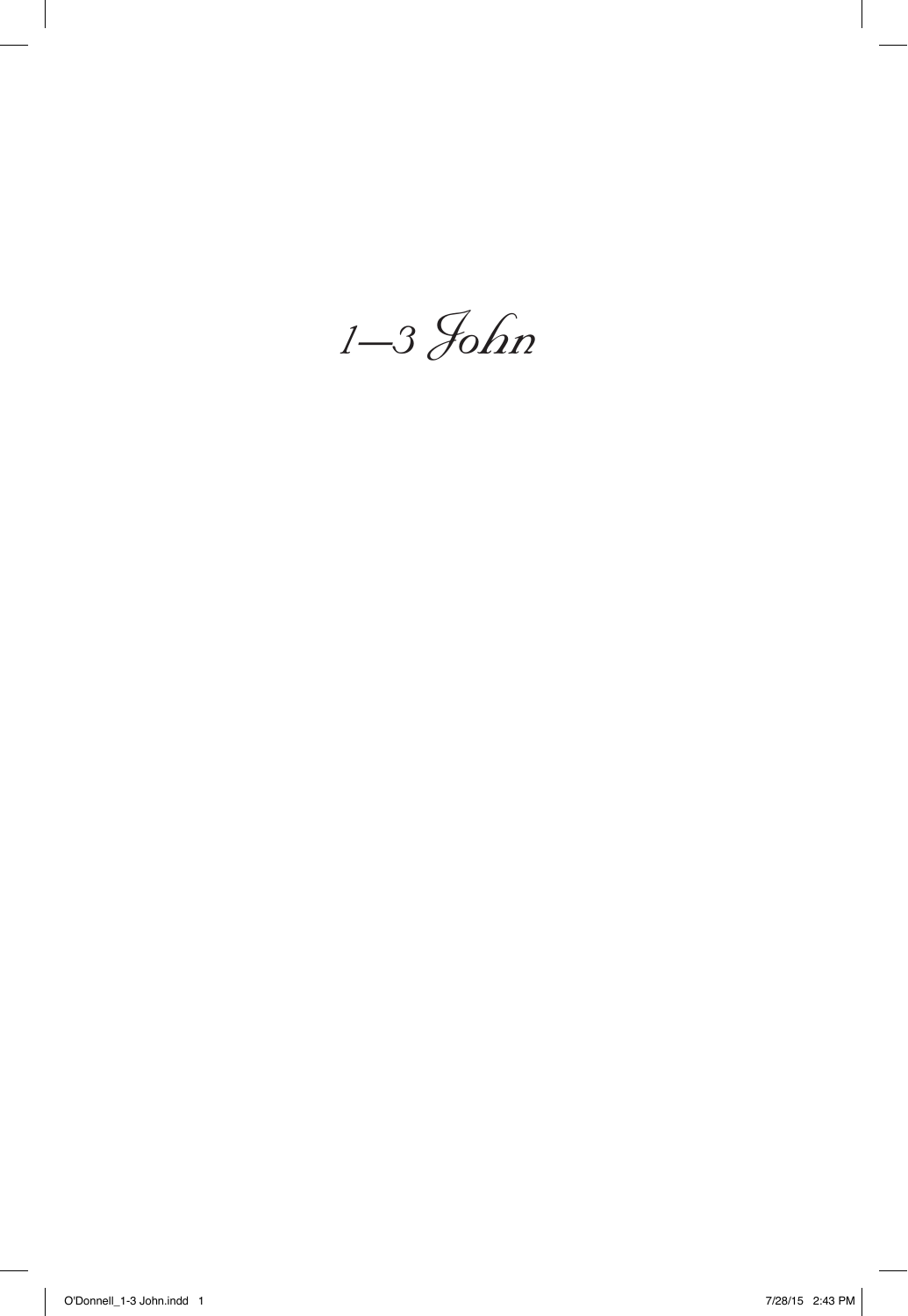## Reformed Expository Commentary

*A Series*

*Series Editors*

Richard D. Phillips Philip Graham Ryken

*Testament Editors*

Iain M. Duguid, Old Testament Daniel M. Doriani, New Testament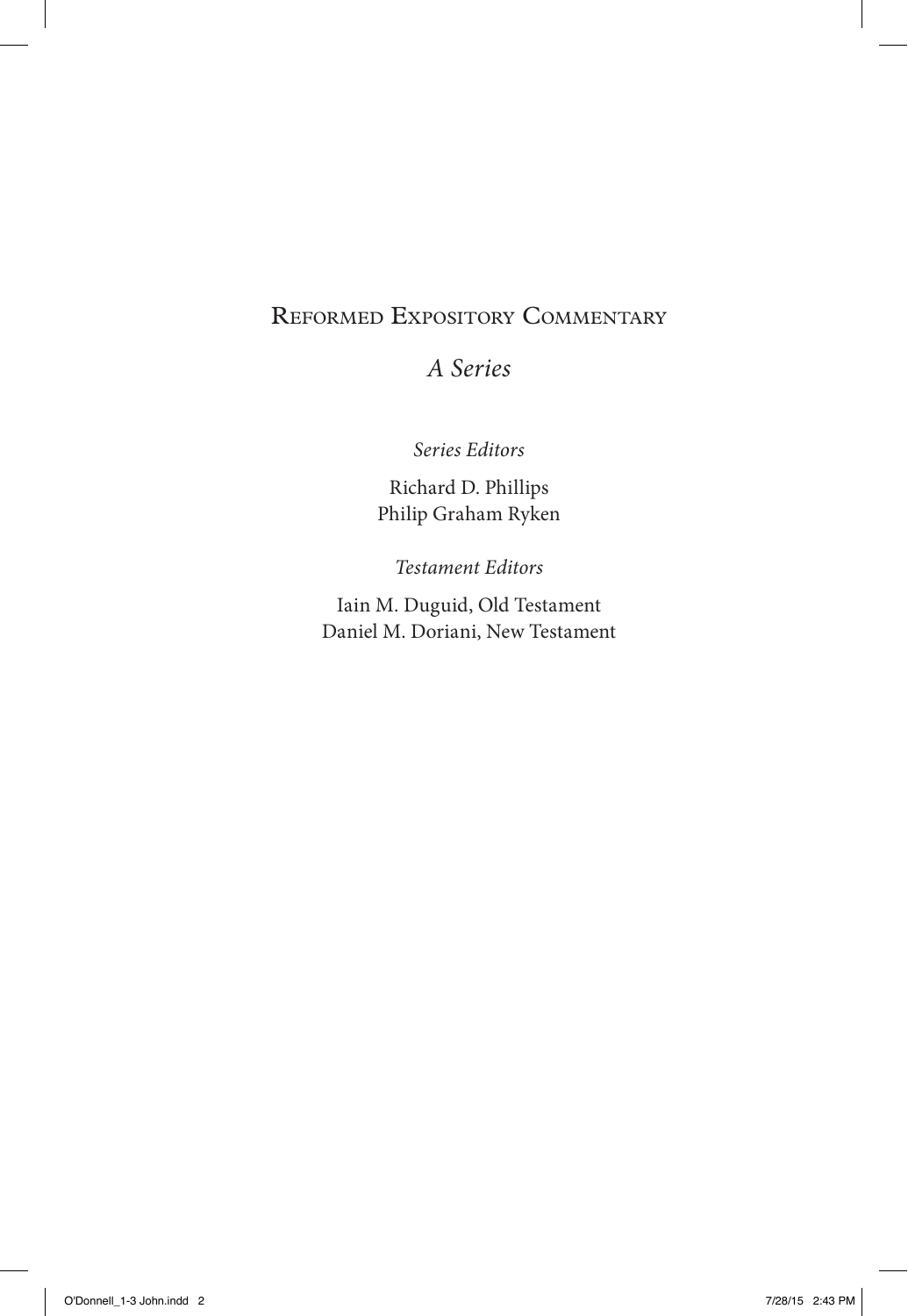*1–3 John*

# DOUGLAS SEAN O'DONNELL

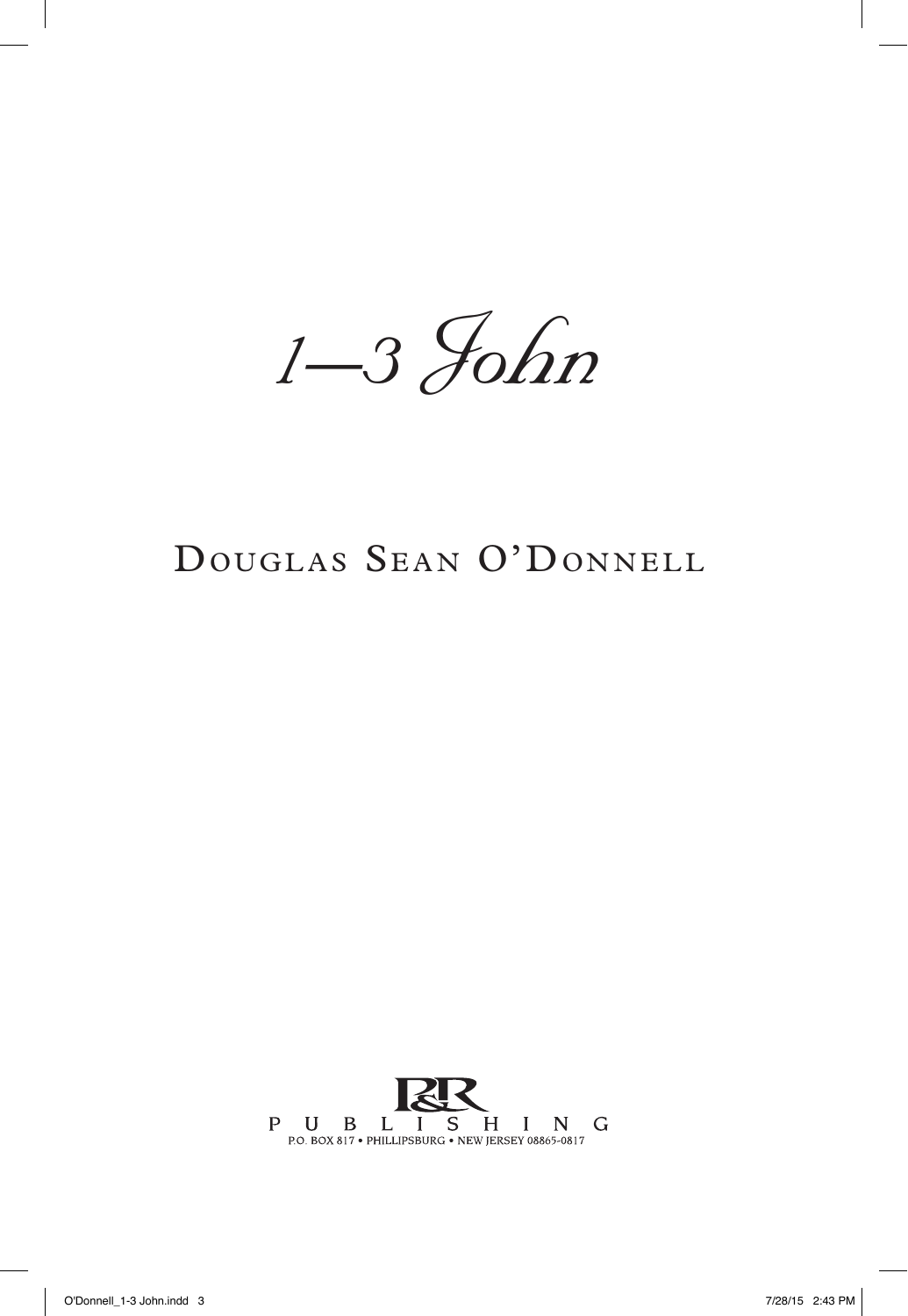© 2015 by Douglas Sean O'Donnell

All rights reserved. No part of this book may be reproduced, stored in a retrieval system, or transmitted in any form or by any means—electronic, mechanical, photocopy, recording, or otherwise—except for brief quotations for the purpose of review or comment, without the prior permission of the publisher, P&R Publishing Company, P.O. Box 817, Phillipsburg, New Jersey 08865–0817.

Unless otherwise indicated, Scripture quotations are from The Holy Bible, English Standard Version, copyright © 2001 by Crossway, a publishing ministry of Good News Publishers. Used by permission. All rights reserved. All quotations are from the 2007 text edition of the esv.

Italics within Scripture quotations indicate emphasis added.

ISBN: 978-1-59638-987-8 (cloth) ISBN: 978-1-59638-988-5 (ePub) ISBN: 978-1-59638-989-2 (Mobi)

Printed in the United States of America

### **Library of Congress Cataloging-in-Publication Data**

O'Donnell, Douglas Sean, 1972- 1-3 John / Douglas Sean O'Donnell. -- 1st ed. pages cm. -- (Reformed expository commentary) Includes bibliographical references and index. ISBN 978-1-59638-987-8 (cloth) 1. Bible. Epistles of John--Commentaries. I. Title. BS2805.53.O36 2015 227'.9407--dc23

2015002388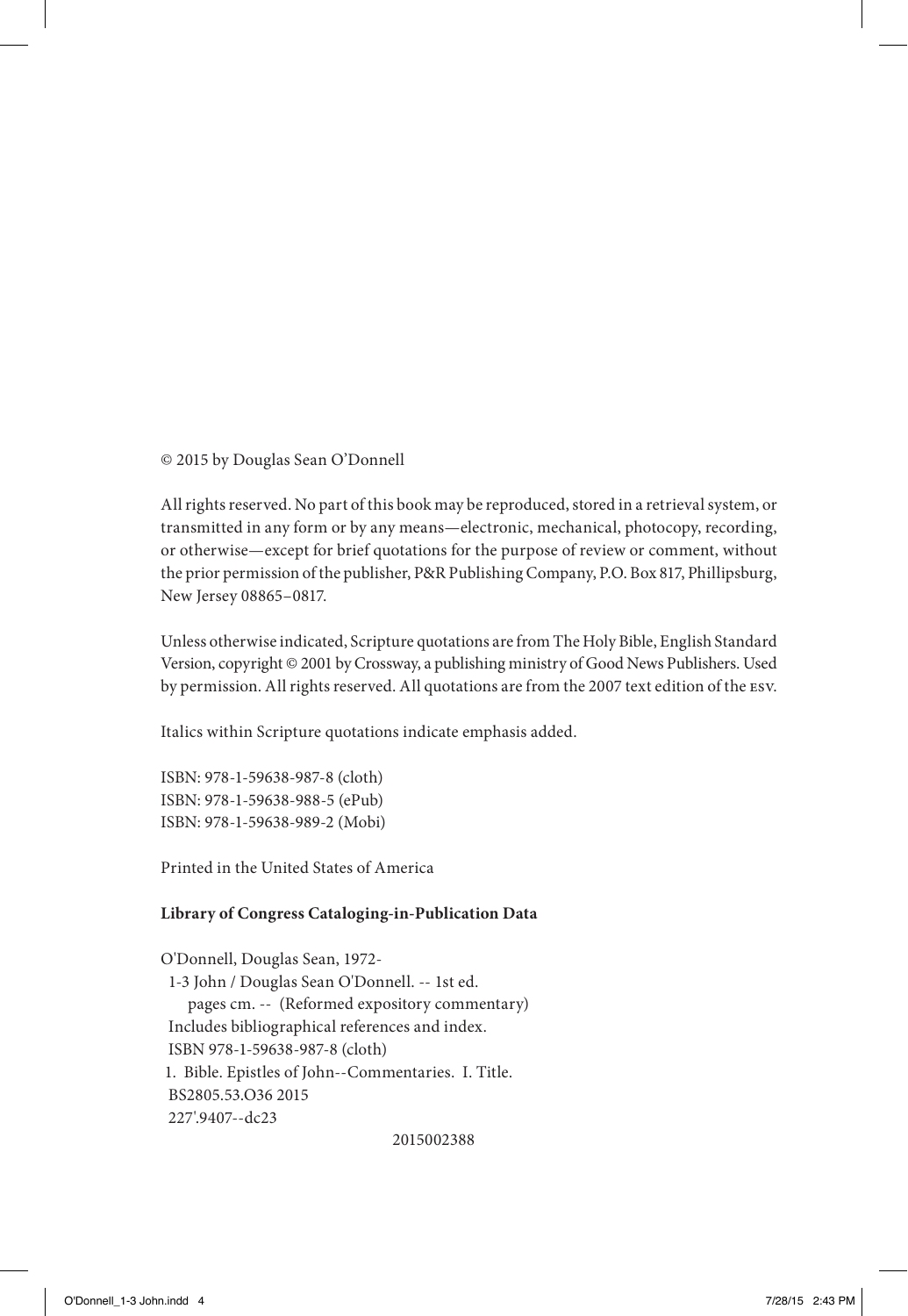To New Covenant Church, Naperville, Illinois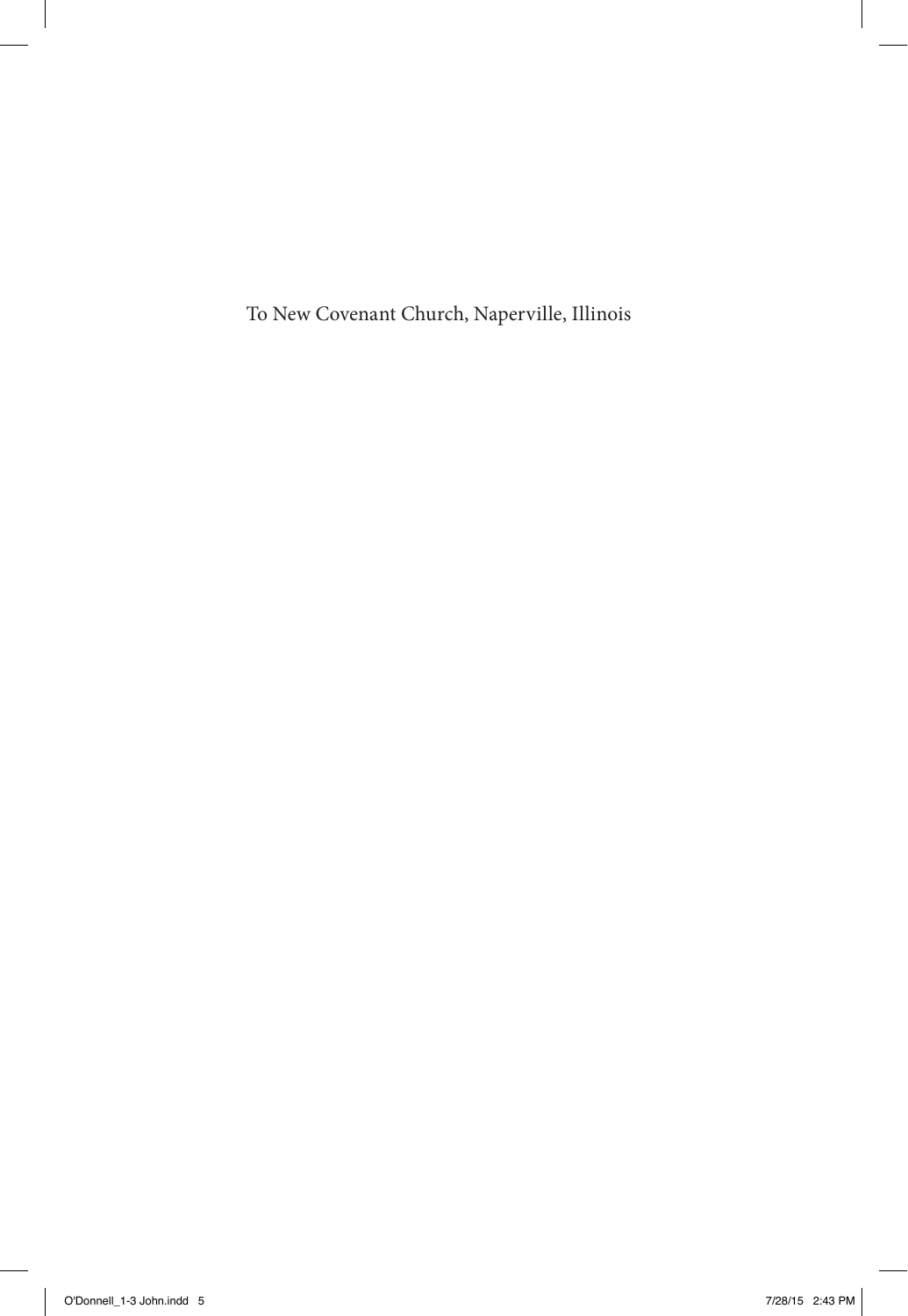$\overline{\phantom{a}}$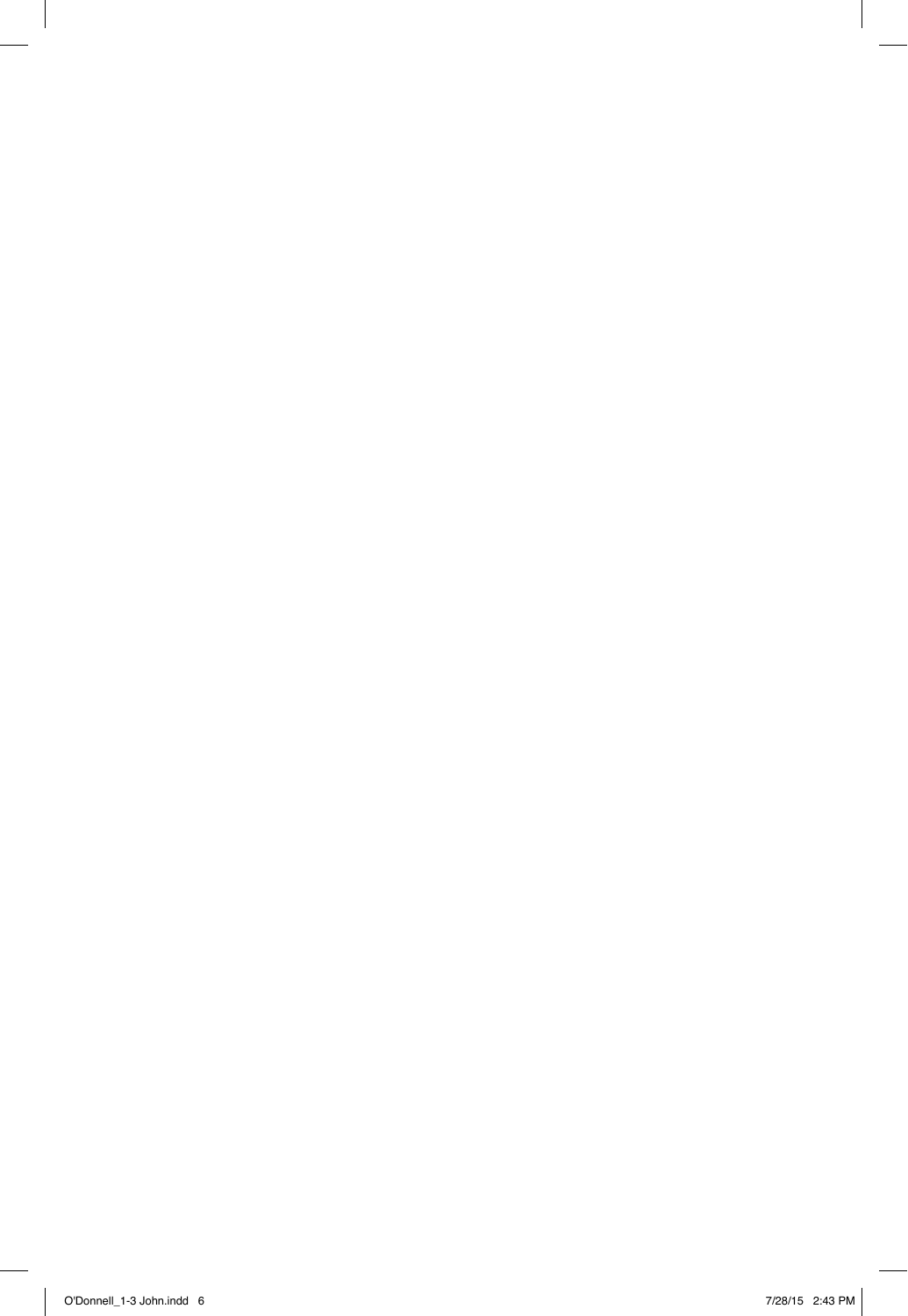## CONTENTS

 Series Introduction ix Preface xiii

- 1. Apostolic Fellowship (1 John 1:1–4) 3
- 2. Live in the Light (1 John 1:5–10) 16
- 3. Advocacy and Example (1 John 2:1–6) 31
- 4. Why Love Matters (1 John 2:7–11) 43
- 5. Knowing Christ and Overcoming the Devil (1 John 2:12–14) 54
- 6. What Not to Love (1 John 2:15–17) 66
- 7. Antichrist Is Coming! (1 John 2:18–27) 78
- 8. The Appearance Is Everything (1 John 2:28–3:10) 90
- 9. What We Know (1 John 3:11–24) 103
- 10. Who's Got Your Ear? (1 John 4:1–6) 116
- 11. The Two Loves (1 John 4:7–21) 129
- 12. The Nature and Knowledge of Faith (1 John 5:1–12) 142
- 13. Festival of Faith (1 John 5:13–21) 156
- 14. In Truth and Love (2 John) 171
- 15. Seven Important Lessons from 219 Inspired Words (3 John) 185

Select Bibliography of Commentaries Cited and Consulted 201 Index of Scripture 205 Index of Subjects and Names 217

vii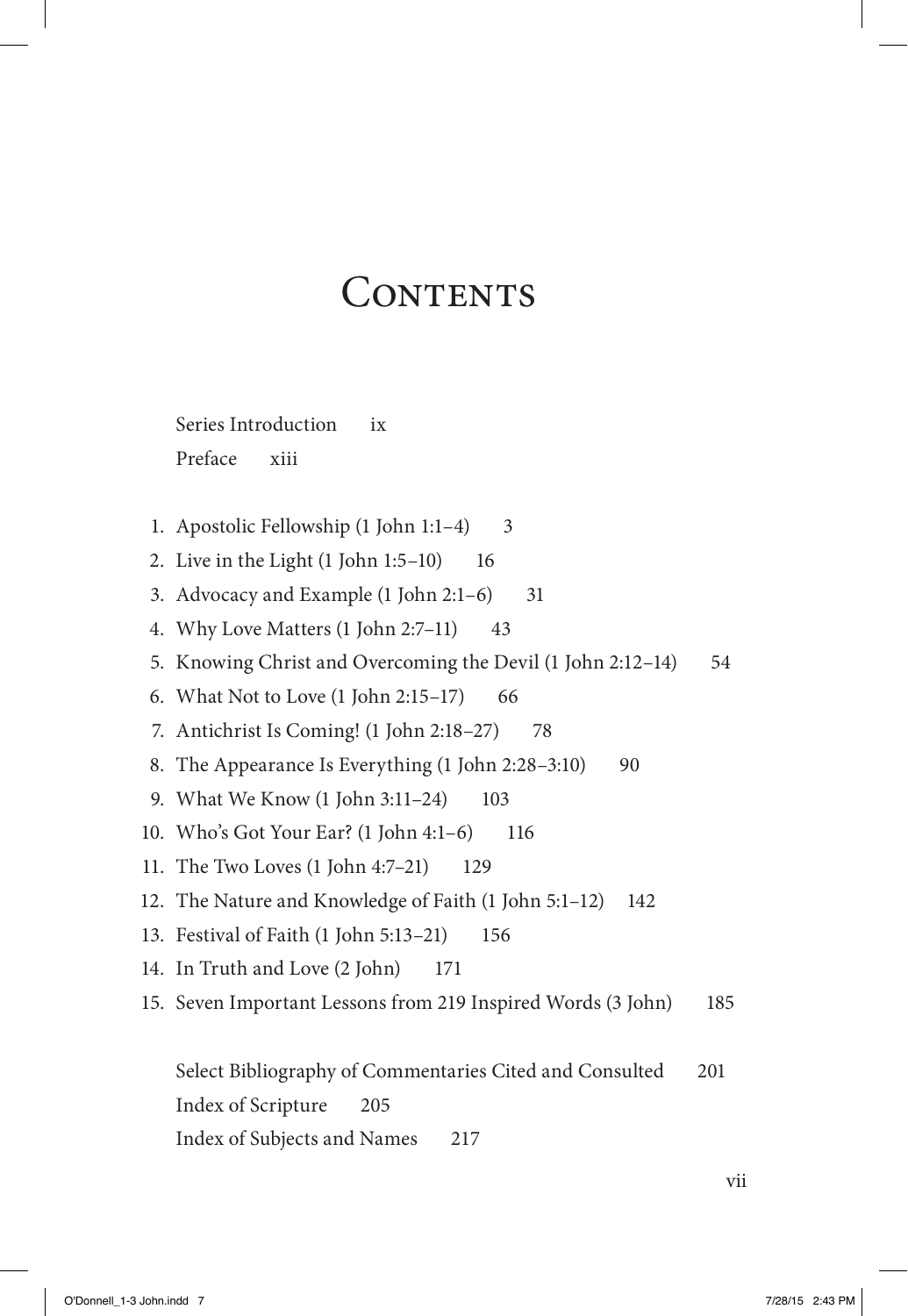$\overline{\phantom{a}}$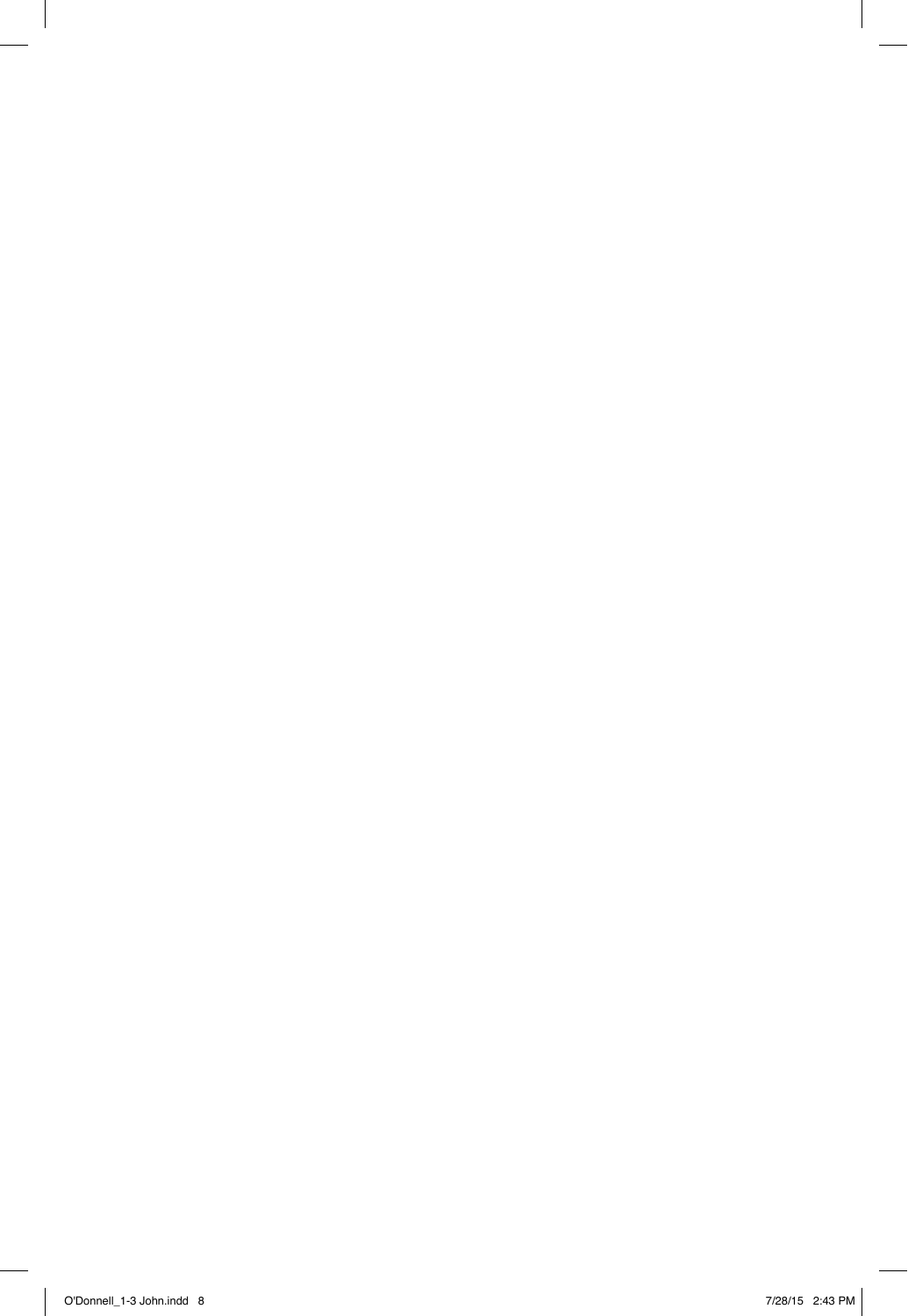## SERIES INTRODUCTION

In every generation there is a fresh need for the faithful exposition of God's Word in the church. At the same time, the church must constantly do the work of theology: reflecting on the teaching of Scripture, confessing its doctrines of the Christian faith, and applying them to contemporary culture. We believe that these two tasks—the expositional and the theological—are interdependent. Our doctrine must derive from the biblical text, and our understanding of any particular passage of Scripture must arise from the doctrine taught in Scripture as a whole.

We further believe that these interdependent tasks of biblical exposition and theological reflection are best undertaken in the church, and most specifically in the pulpits of the church. This is all the more true since the study of Scripture properly results in doxology and praxis—that is, in praise to God and practical application in the lives of believers. In pursuit of these ends, we are pleased to present the Reformed Expository Commentary as a fresh exposition of Scripture for our generation in the church. We hope and pray that pastors, teachers, Bible study leaders, and many others will find this series to be a faithful, inspiring, and useful resource for the study of God's infallible, inerrant Word.

The Reformed Expository Commentary has four fundamental commitments. First, these commentaries aim to be *biblical*, presenting a comprehensive exposition characterized by careful attention to the details of the text. They are not exegetical commentaries—commenting word by word or even verse by verse—but integrated expositions of whole passages of Scripture. Each commentary will thus present a sequential, systematic treatment of an entire book of the Bible, passage by passage. Second, these commentaries are unashamedly *doctrinal*. We are committed to the Westminster Confession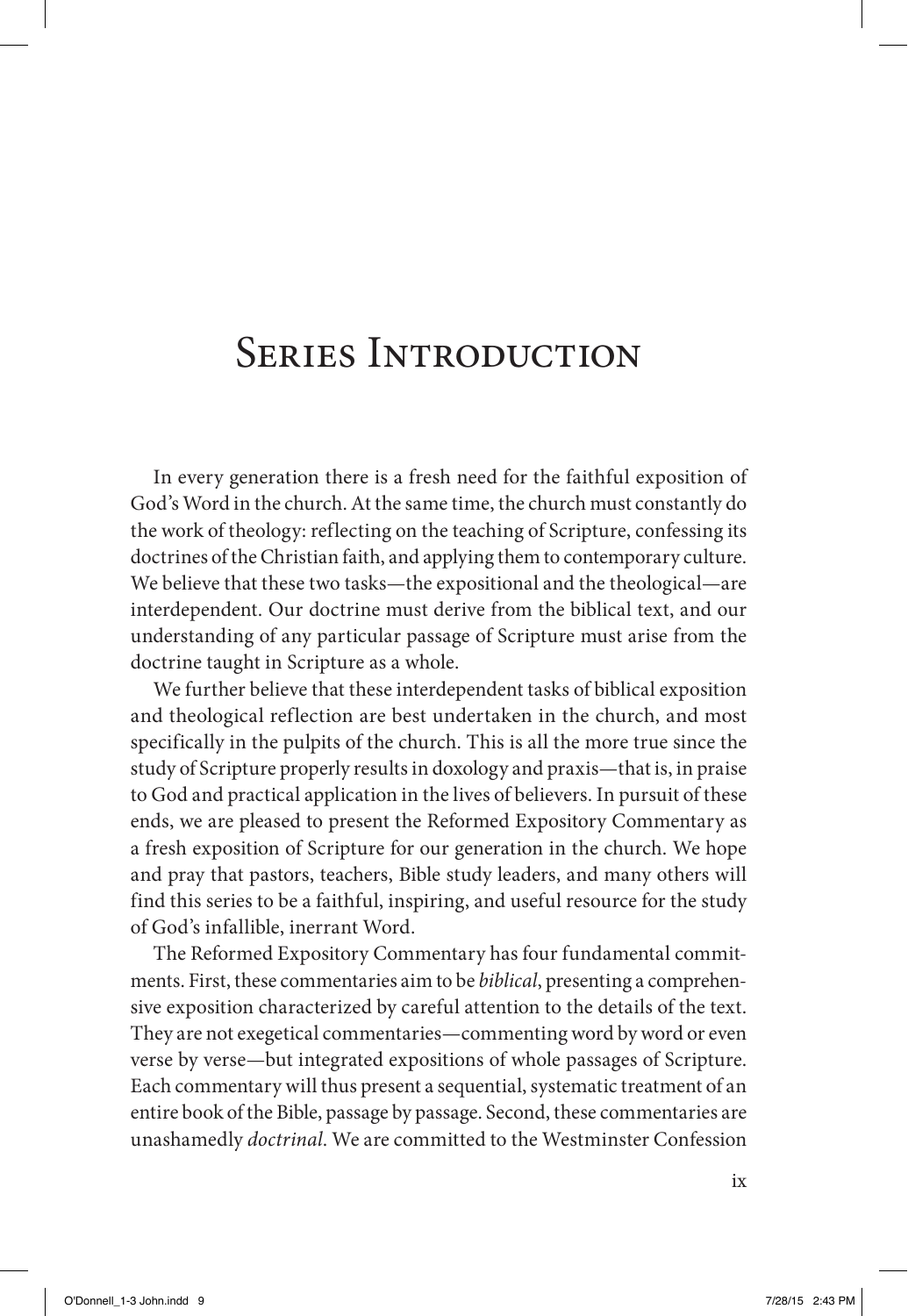### *Series Introduction*

of Faith and Catechisms as containing the system of doctrine taught in the Scriptures of the Old and New Testaments. Each volume will teach, promote, and defend the doctrines of the Reformed faith as they are found in the Bible. Third, these commentaries are *redemptive-historical* in their orientation. We believe in the unity of the Bible and its central message of salvation in Christ. We are thus committed to a Christ-centered view of the Old Testament, in which its characters, events, regulations, and institutions are properly understood as pointing us to Christ and his gospel, as well as giving us examples to follow in living by faith. Fourth, these commentaries are *practical*, applying the text of Scripture to contemporary challenges of life—both public and private—with appropriate illustrations.

The contributors to the Reformed Expository Commentary are all pastorscholars. As pastor, each author will first present his expositions in the pulpit ministry of his church. This means that these commentaries are rooted in the teaching of Scripture to real people in the church. While aiming to be scholarly, these expositions are not academic. Our intent is to be faithful, clear, and helpful to Christians who possess various levels of biblical and theological training—as should be true in any effective pulpit ministry. Inevitably this means that some issues of academic interest will not be covered. Nevertheless, we aim to achieve a responsible level of scholarship, seeking to promote and model this for pastors and other teachers in the church. Significant exegetical and theological difficulties, along with such historical and cultural background as is relevant to the text, will be treated with care.

We strive for a high standard of enduring excellence. This begins with the selection of the authors, all of whom have proved to be outstanding communicators of God's Word. But this pursuit of excellence is also reflected in a disciplined editorial process. Each volume is edited by both a series editor and a testament editor. The testament editors, Iain Duguid for the Old Testament and Daniel Doriani for the New Testament, are accomplished pastors and respected scholars who have taught at the seminary level. Their job is to ensure that each volume is sufficiently conversant with up-to-date scholarship and is faithful and accurate in its exposition of the text. As series editors, we oversee each volume to ensure its overall quality—including excellence of writing, soundness of teaching, and usefulness in application. Working together as an editorial team, along with the publisher, we are devoted to ensuring that these are the best commentaries that our gifted authors can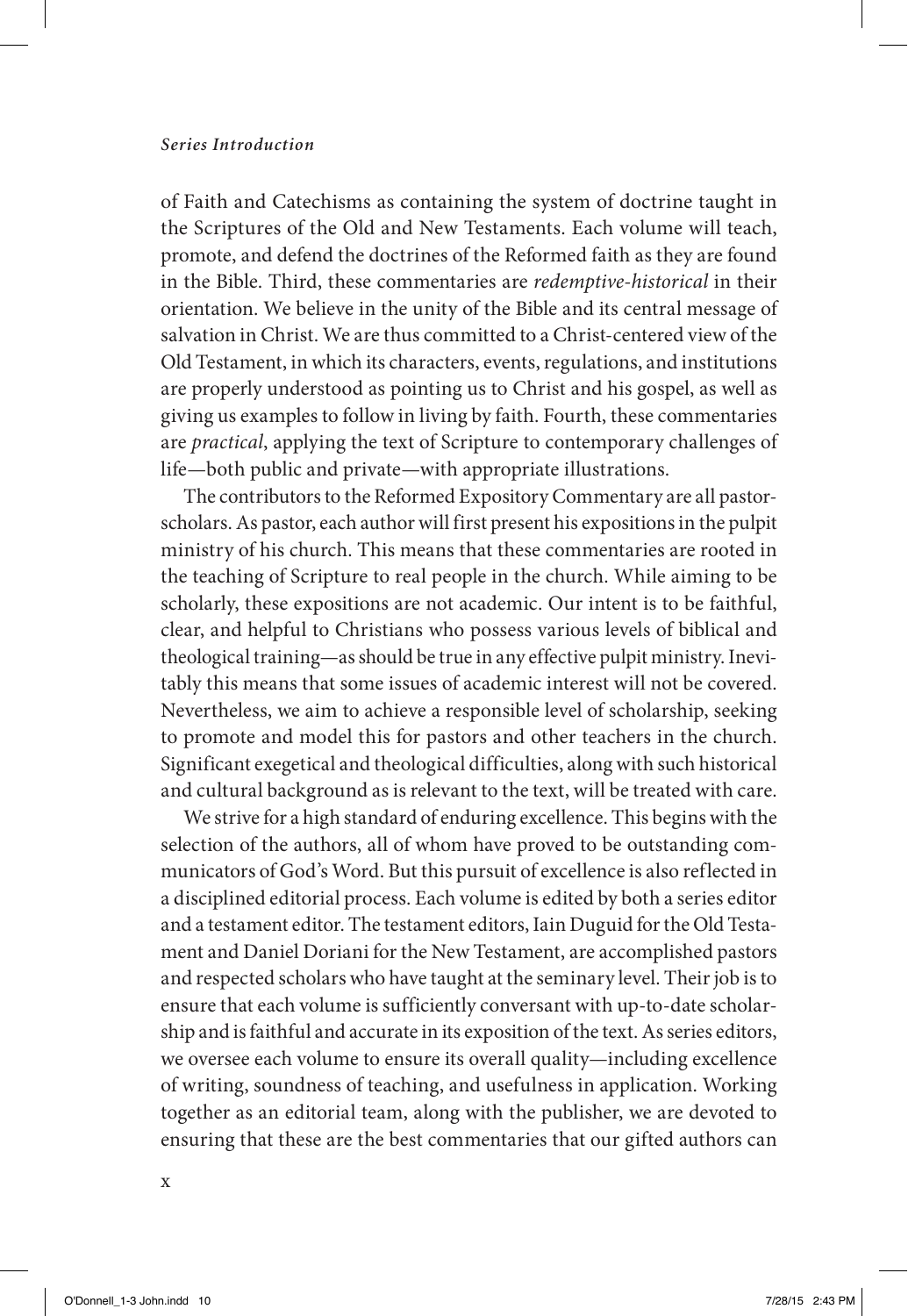provide, so that the church will be served with trustworthy and exemplary expositions of God's Word.

It is our goal and prayer that the Reformed Expository Commentary will serve the church by renewing confidence in the clarity and power of Scripture and by upholding the great doctrinal heritage of the Reformed faith. We hope that pastors who read these commentaries will be encouraged in their own expository preaching ministry, which we believe to be the best and most biblical pattern for teaching God's Word in the church. We hope that lay teachers will find these commentaries among the most useful resources they rely on for understanding and presenting the text of the Bible. And we hope that the devotional quality of these studies of Scripture will instruct and inspire each Christian who reads them in joyful, obedient discipleship to Jesus Christ.

May the Lord bless all who read the Reformed Expository Commentary. We commit these volumes to the Lord Jesus Christ, praying that the Holy Spirit will use them for the instruction and edification of the church, with thanksgiving to God the Father for his unceasing faithfulness in building his church through the ministry of his Word.

> Richard D. Phillips Philip Graham Ryken Series Editors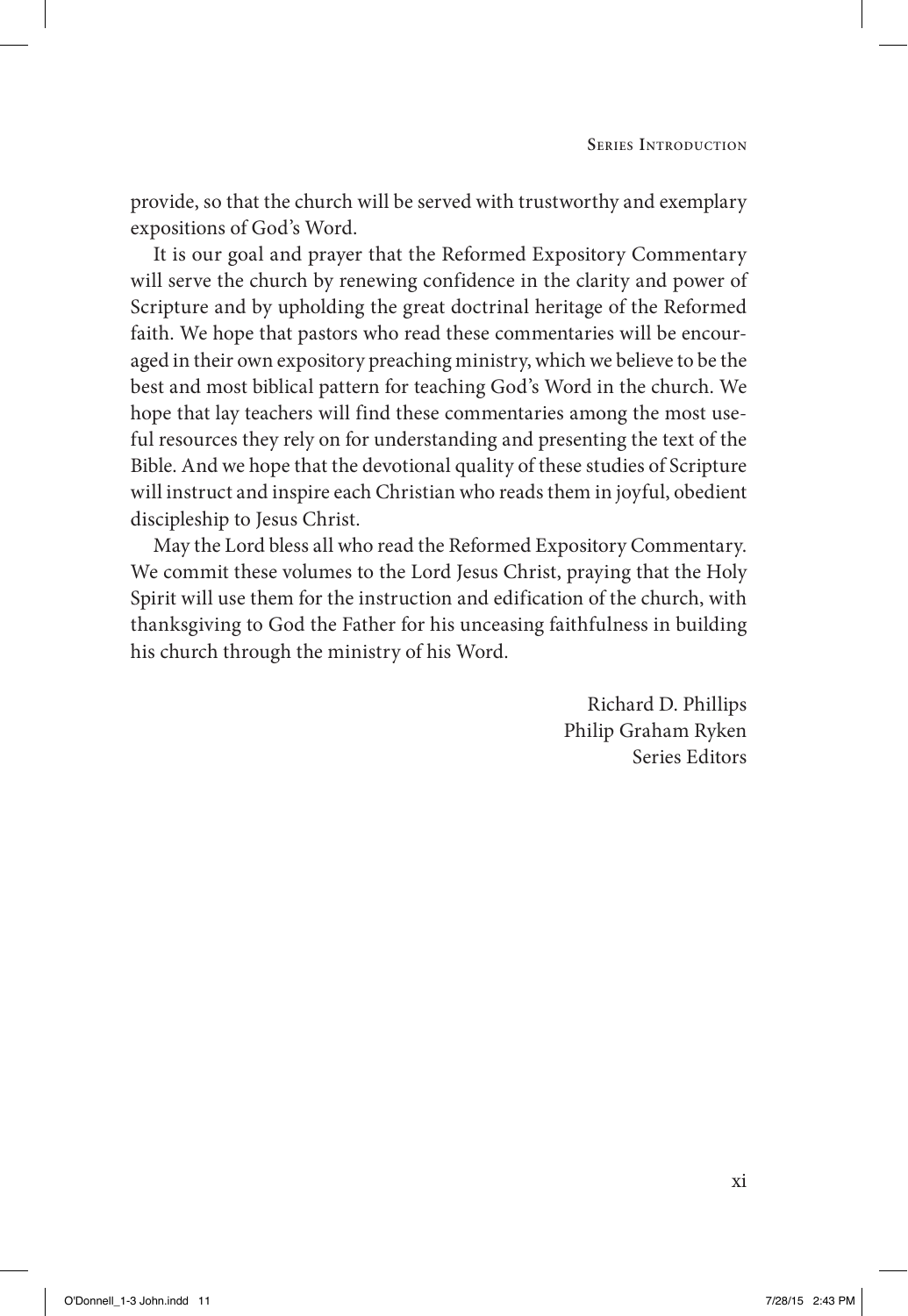$\overline{\phantom{a}}$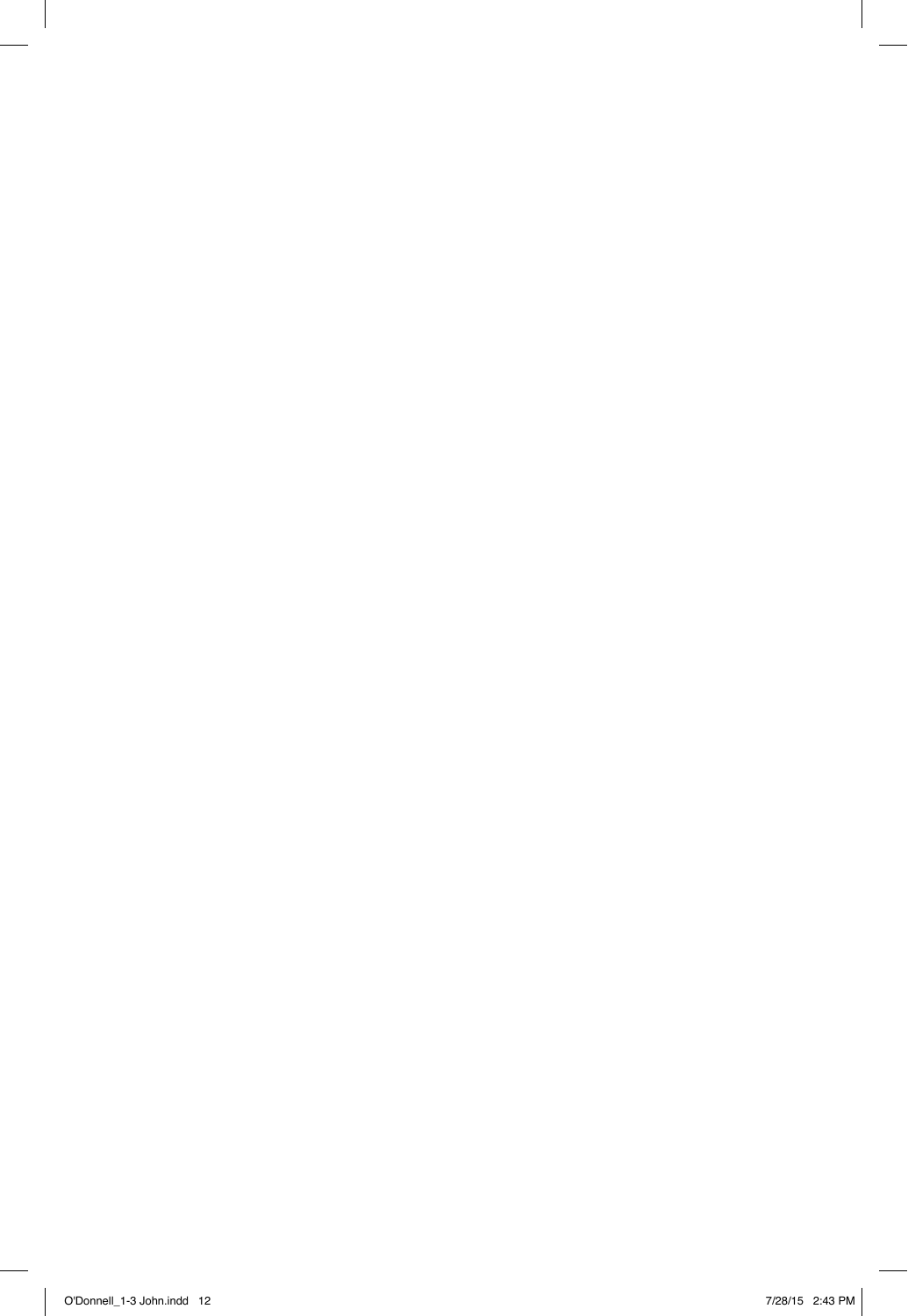## PREFACE

In his *Autobiography*, Mark Twain tells a number of interesting stories about the curious events surrounding his life, most of which are drenched in typical Twain wit. A few stories, however, show some of the sober realities of his tumultuous times and travels. One such story is that of an old African medicine man from the island of Mauritius. This man alone had a cure for a rare "child's disease." Whenever parents were desperate for a cure, they would come to him and beg for his life-saving "herb medicine," a potion that had been passed down from his father and grandfather. He always gladly complied. This dependence, however, had a dark side, for he refused to share the secret formula. As this man neared death, the islanders grew frightful. They feared that he would "die without divulging it." Then what would happen to their dying children? Those who survived him would surely not survive the disease.<sup>1</sup>

In John's letters we find a similar but more generous scenario. The last surviving apostle does not stubbornly suppress his secret; instead, he freely and graciously leaves with the next generation the mystery of the life-saving message of the gospel. Writing fifty to sixty years after Christ's resurrection,<sup>2</sup> John reveals to the churches in and around the city of Ephesus (those churches then under his apostolic oversight) the central ingredients of "the word of life" (1 John 1:1).

1. Recounted in Mark Twain, *Autobiography of Mark Twain*, ed. Charles Neider (New York: Harper-Perennial, 1990), 11.

2. While no "temporal indicators are given" and "no explicit geographical" location named, "if we care to assign John's Letters to a particular historical milieu at all, it seems warranted to think of them as reflecting conditions in the region of Ephesus in the closing decades of the first century." Robert W. Yarbrough, *1–3 John*, Baker Exegetical Commentary on the New Testament (Grand Rapids: Baker, 2008), 17. Based on patristic sources, we know that John lived and ministered in Ephesus between A.D. 70 and 100, with 1 John likely written between A.D. 80 and 90.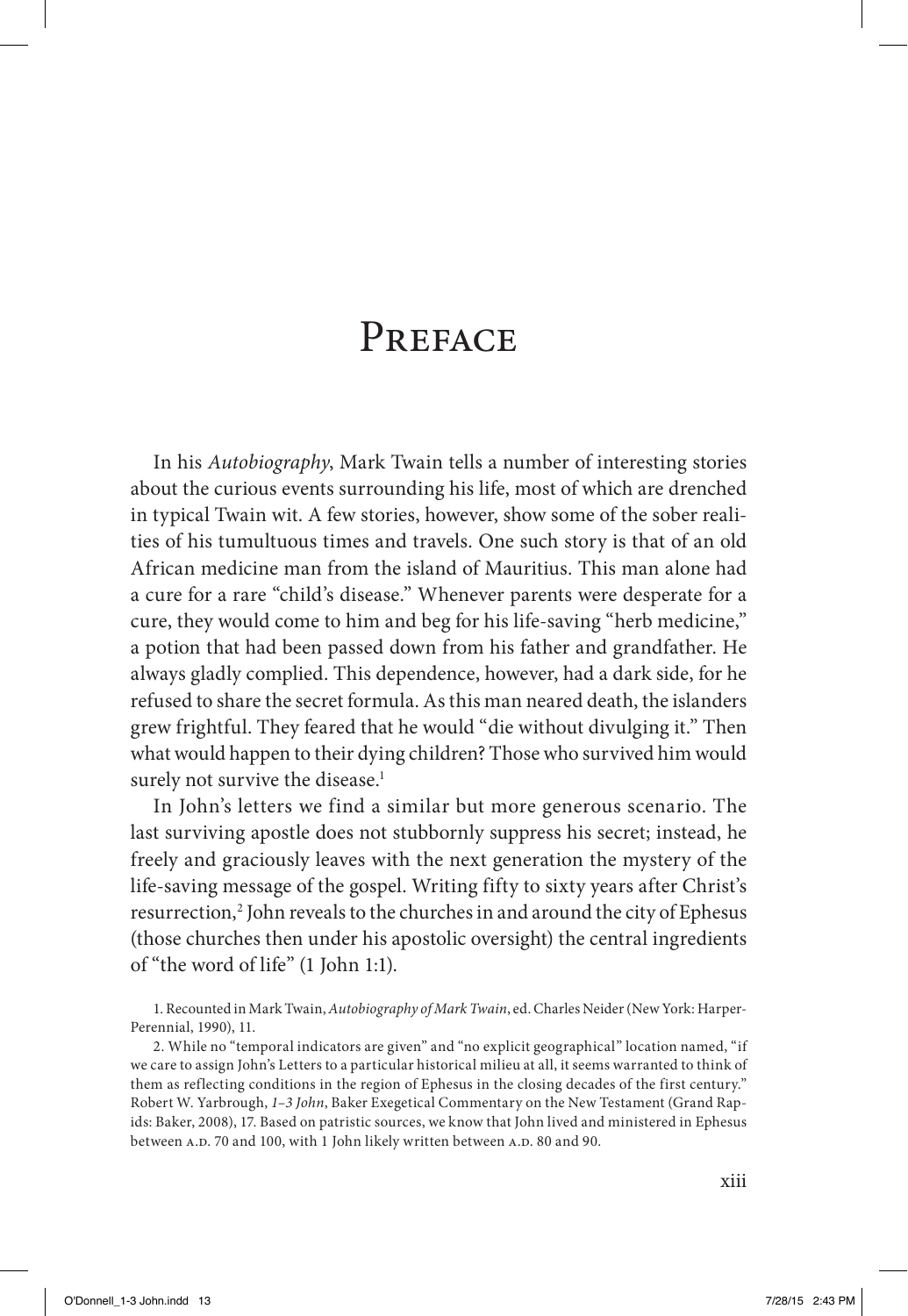#### *Preface*

After Christ's ascension, the apostles planted the seed of the gospel in Asia Minor, and as it grew by God's grace, this seed sprouted into many churches. Yet shortly after those churches began to flourish, impostors infiltrated them, seeking to sever them from their life-giving connection with the apostles.<sup>3</sup> This chopping at the root of apostolic teaching and authority led many people within the church to question the content of the faith and its connection with the apostles. *Whom* are we to believe? *What* are we to believe?

John's letters were written, in part, to answer such concerns. To the question "Whom were they to believe—these new teachers or the old apostles?" John emphatically answers, "*The apostles*—only those witnesses who have seen, heard, and touched Jesus." To the question "What are they to believe?" John confidently asserts, "*The apostolic message*—'concerning the word of life'—the appearance of the eternal Son of God in the flesh."

Therefore, John had two main purposes for writing these epistles. His first purpose was pastoral. Some scholars have argued that John's central purpose is the final imperative in 1 John ("Keep yourselves from idols," 1 John 5:21) or the first indicative ("God is light," 1:5). But John explicitly states four purposes for writing (1:3, 4; 2:1; 5:13), and my view is that the last summarizes the overall message best. The authorial intent involves knowledge. It is not some secret, Gnostic-like knowledge, but knowledge of "eternal life" for those "who believe in the name of the Son of God" (5:13). It is the assurance of faith. John is writing, as James Montgomery Boice summarizes, "to lead those who already believe to a deeper understanding of the faith and to confidence in that which they already possess."4

He also writes, as mentioned, with a polemical purpose.<sup>5</sup> As he states in 1 John 2:26, "I write these things to you about those who are trying to deceive you" (cf. Acts 20:28–30). Throughout the three letters, these twin

<sup>3.</sup> According to Revelation, there were two groups of leaders in Ephesus: those who called themselves apostles and truly were apostles and "those who call[ed] themselves *apostles* and [were] not" (Rev. 2:2). Throughout John's epistles, the true apostle addresses these "apostles" who are "not." He calls them "antichrists" (1 John 2:18), "false prophets" (4:1), and "deceivers" (2 John 7).

<sup>4.</sup> James Montgomery Boice, *The Epistles of John: An Expositional Commentary* (Grand Rapids: Baker, 1979), 12.

<sup>5.</sup> As John R. W. Stott notes: "It is not a theological treatise written in the academic peace of a library, but a tract for the times, called forth by a particular and urgent situation in the Church. This situation concerns the insidious propaganda of certain false teachers." *The Epistles of John: An Introduction and Commentary*, Tyndale New Testament Commentaries (Downers Grove, IL: InterVarsity Press, 1976), 41.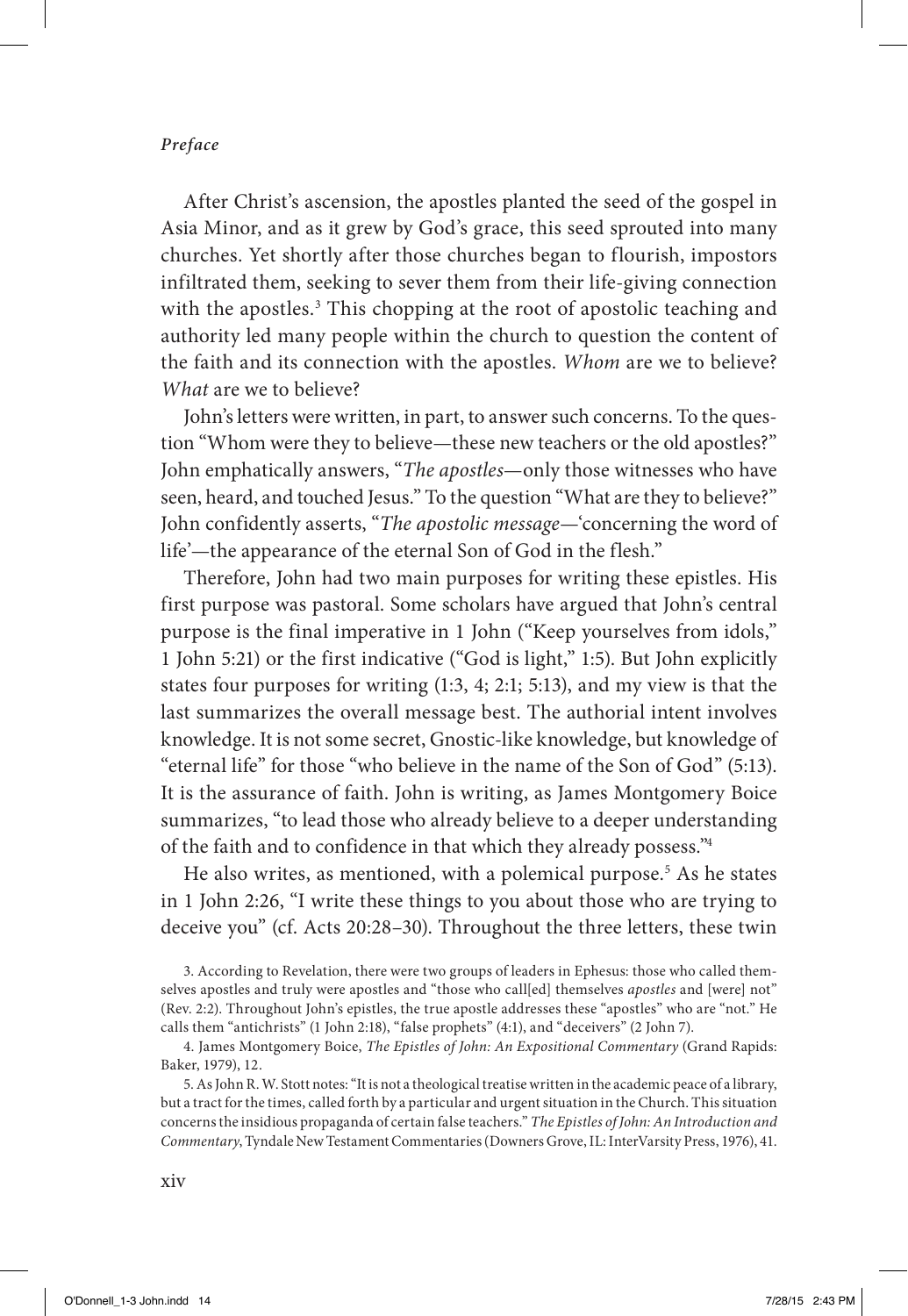purposes intertwine. From his polemical concerns (i.e., the content of the false teaching) arises John's pastoral counsel (i.e., his corrective message). For example, to the impostors' "gospel" that is contrary to what the Ephesians received (see Gal. 1:9), John upheld the necessity of belief in Jesus' incarnation and obedience to his commandments, especially that of brotherly love. True Christian disciples "live in the light ([1 John] 1:5–2:29) as children of God (3:1–5:13)."6

Following many commentators before me, I will explain John's letters by agreeing with Robert Law's classic thesis that John presents us with "three cardinal tests" by which we may judge whether we possess eternal life or not.7 The first test is theological: we must believe that Jesus is the Son of God (1 John 3:23; 5:5, 10, 13; 2 John 3, 9; cf. 3 John 1–4), the Christ come in the flesh (1 John 4:2; 2 John 7). The second test is moral: we must obey God's commandments (e.g., 1 John 2:1–6; 2 John 6). The third test is social: we must love others (e.g., 1 John 2:10; 2 John 5; 3 John 5).

Moreover, in line with the healthy balance contained in the Westminster Standards, I will approach John's letters by acknowledging both that "no mere man since the fall is able in this life perfectly to keep the commandments of God, but doth daily break them in thought, word, and deed" (Westminster Shorter Catechism [WSC] A. 82) *and* that obedience marks the Christian life:

They, who are once effectually called, and regenerated, having a new heart, and a new spirit created in them, are further sanctified, really and personally, through the virtue of Christ's death and resurrection, by his Word and Spirit dwelling in them: the dominion of the whole body of sin is destroyed, and the several lusts thereof are more and more weakened and mortified; and they more and more quickened and strengthened in all saving graces, to the practice of true holiness, without which no man shall see the Lord. (Westminster Confession of Faith [WCF] 13.1)

Boice summarizes the balance in this way: "The life of God within makes obedience to the commands possible, and the love the Christian has for God and for other Christians makes this obedience desirable."8

<sup>6.</sup> Stephen S. Smalley, *1, 2, 3 John*, rev. ed., Word Biblical Commentary (Nashville: Thomas Nelson, 2007), 16.

<sup>7.</sup> *The Tests of Life* (1909).

<sup>8.</sup> Boice, *The Epistles of John*, 127.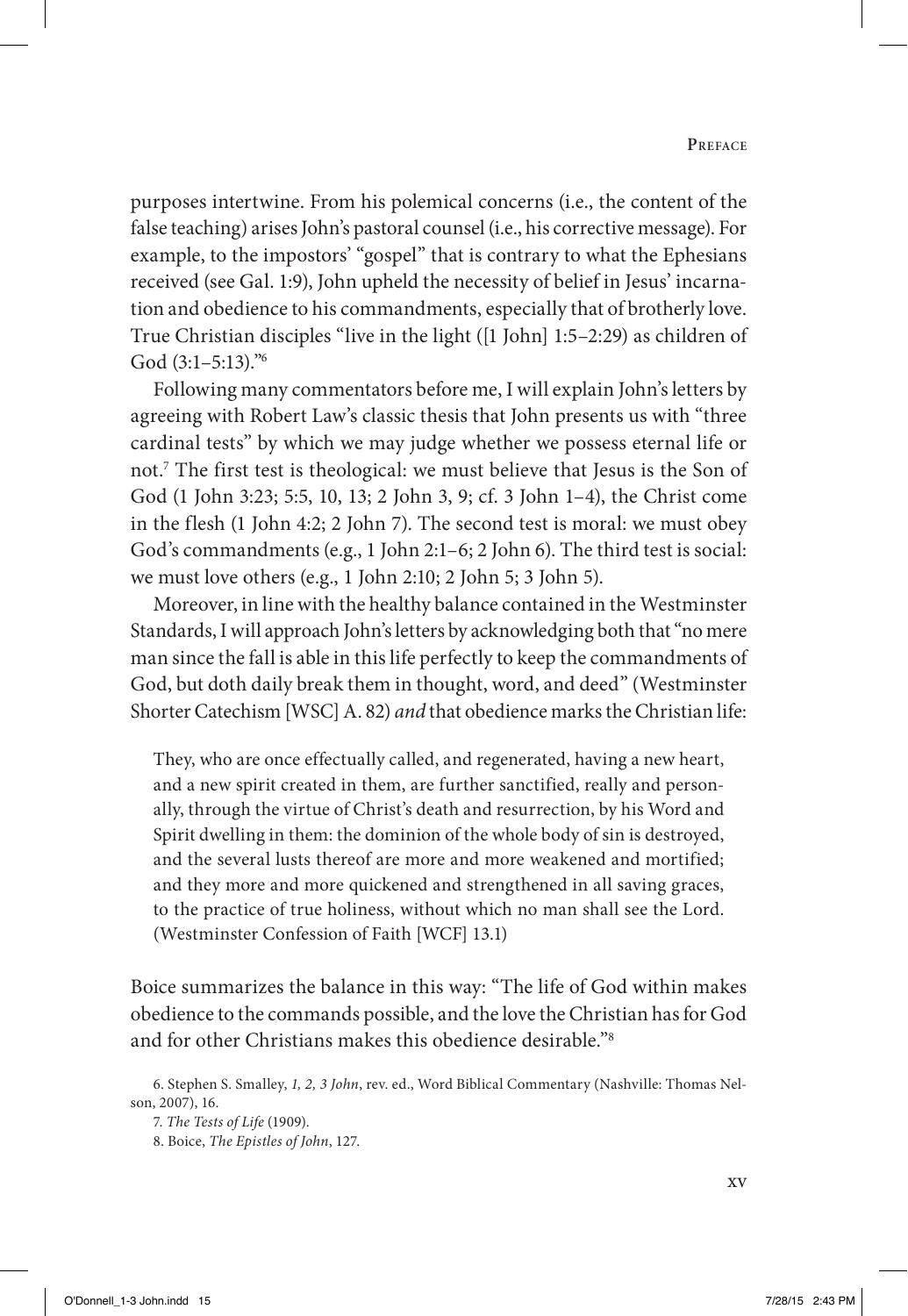## *Preface*

These sermons were originally preached at New Covenant Church in Naperville, Illinois. Because I have accepted a call to lecture at Queensland Theological College in Brisbane, Australia, 1–3 John was my last sermon series at the church I planted nearly a decade ago. Thank you, NCC, for allowing me to serve you. Thank you for your persistent eagerness to have the Bible opened, explained, and applied. May you continue in "the practice of true holiness."

xvi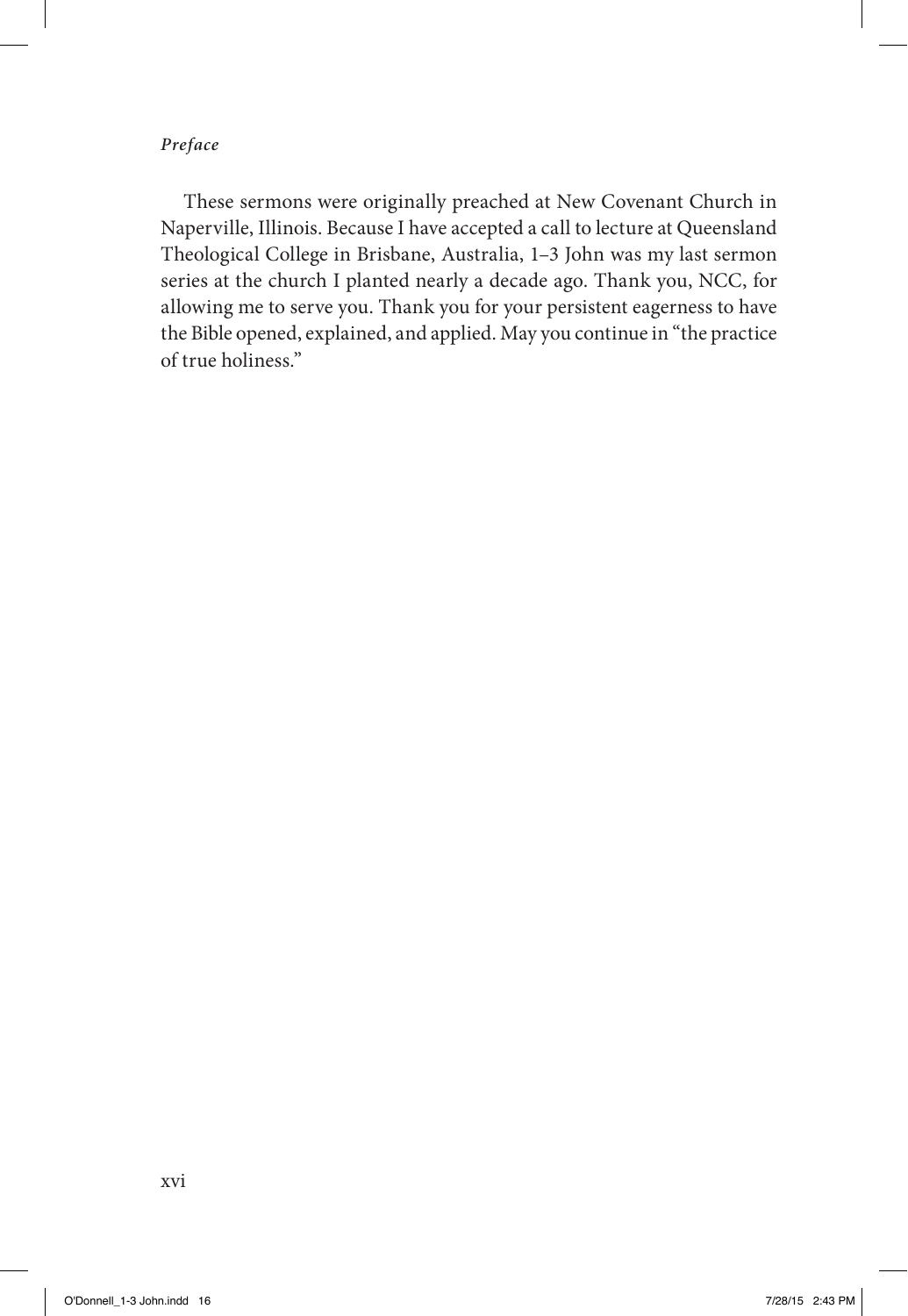

# A Gospel-Transformed Life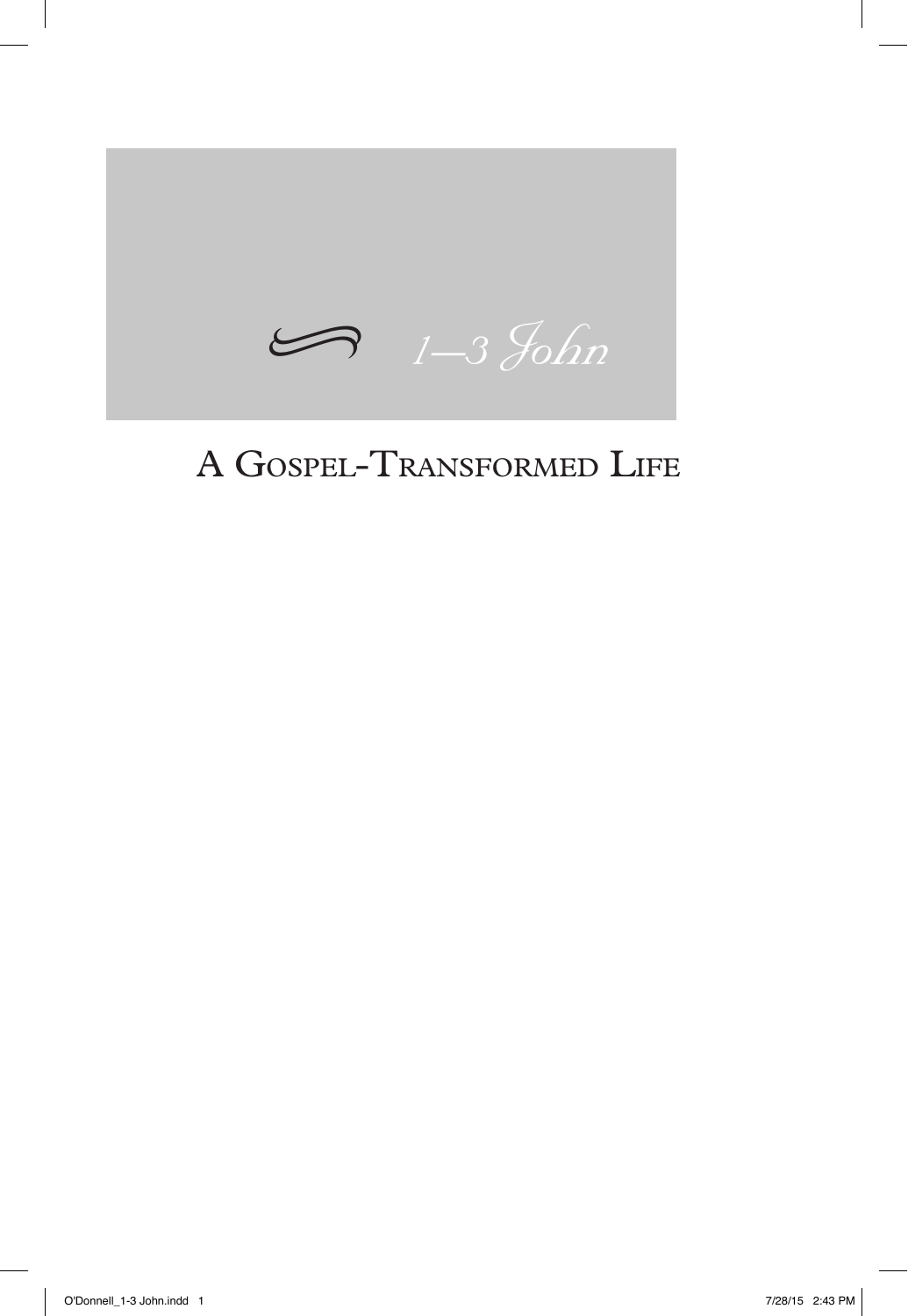$\overline{\phantom{a}}$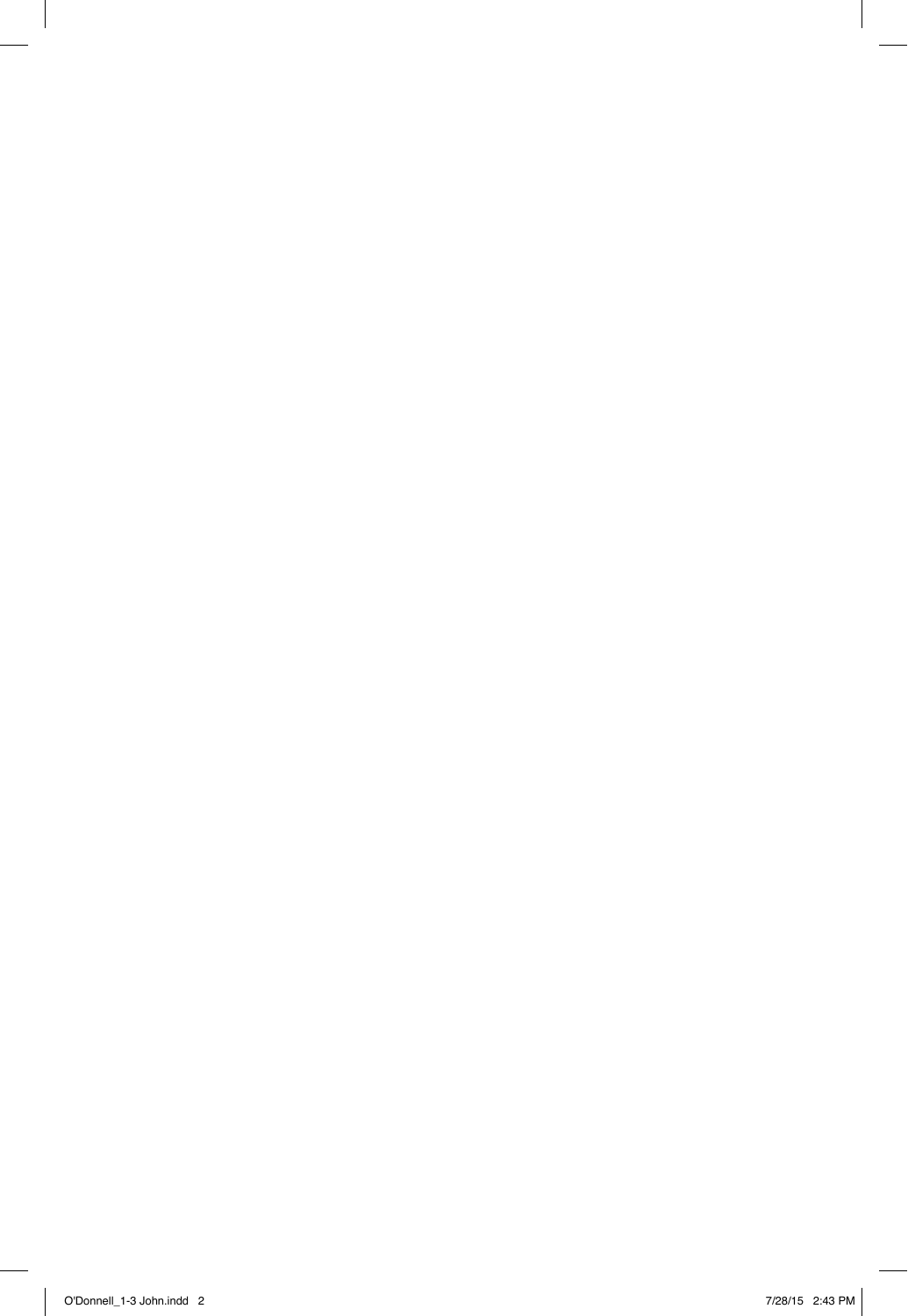1

## Apostolic Fellowship

*1 John1:1–4*

*That which we have seen and heard we proclaim also to you, so that you too may have fellowship with us; and indeed our fellowship is with the Father and with his Son Jesus Christ*. (1 John 1:3)

ongue twisters are my archenemy. I cannot say, and I no longer attempt to say, phrases such as "Peter Piper picked a peck of pickled peppers," "How can a clam cram in a clean cream can?," "Send toast to ten tense stouts' t ger attempt to say, phrases such as "Peter Piper picked a peck of pickled peppers," "How can a clam cram in a clean cream unique New York, you know you need unique New York."

While the opening verses in 1 John are not tongue twisters, they do present us with an "abrupt," "exceedingly complex," "syntactically convoluted," "frequently ambiguous," "complicated interweaving" of "stammer[ing]," "infuriatingly obscure" "'insider' language," as a compilation of commentators puts it,1 or, more plainly, "a grammatical tangle," as C. H. Dodd

1. "Abrupt" comes from John Calvin (quoted in Robert W. Yarbrough, *1–3 John*, Baker Exegetical Commentary on the New Testament [Grand Rapids: Baker, 2008], 31); "exceedingly complex" from C. H. Dodd, *The Johannine Epistles*, Moffatt New Testament Commentary (New York: Harper & Brothers, 1946), 1; "syntactically convoluted" from Yarbrough, *1–3 John*, 31; "frequently ambiguous" from John Painter, *1, 2, and 3 John*, Sacra Pagina (Collegeville, MN: Liturgical Press, 2002), 126; "complicated interweaving" from H. J. Holtzmann (quoted in Yarbrough, *1–3 John*, 31n1); "stammer[ing]" from Martin Luther's phrase "language [that] is altogether childlike; it stammers rather than speaks" ("Lectures on the First Epistle of St. John," in *The Catholic Epistles*, vol. 30 of *Luther's Works*, trans. and ed. Jaroslav Pelikan and W. A. Hansen [St. Louis: Concordia, 1972], 221); "infuriatingly obscure" from Raymond E. Brown (quoted in Yarbrough, *1–3 John*, 31); and "'insider' language" from Painter, *1, 2, and 3 John*, 126.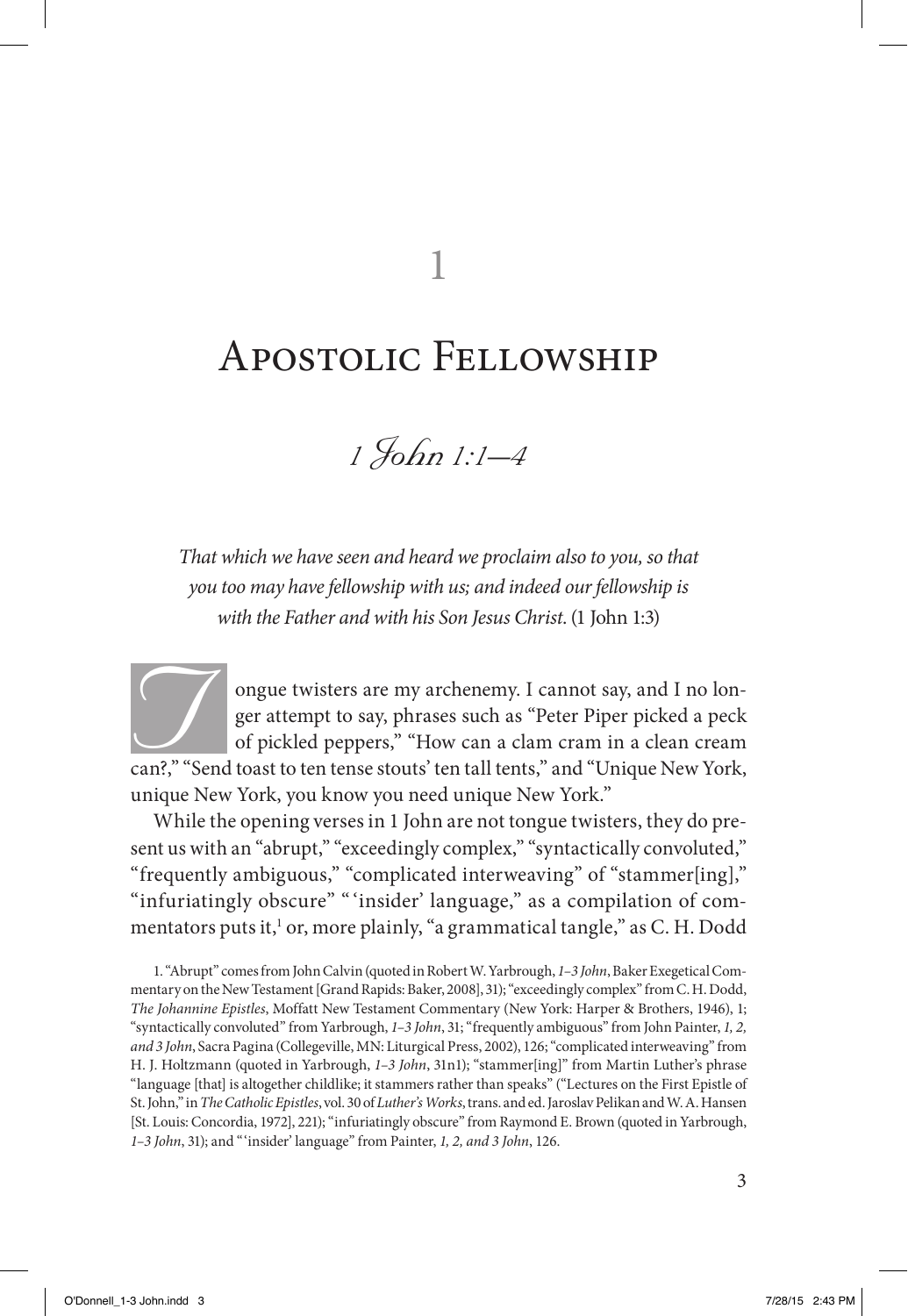### *Apostolic Fellowship*

bemoaned.2 We wonder: *What is "which,"* and *who is "we,"* and *what does "we" have to say about "which" to "you"?* We wonder whether we have jumped into a Dr. Seuss book.

Admittedly, the pronouns can be perplexing in this opening sentence that runs rhythmically for nearly three verses and includes a parenthesis.<sup>3</sup> Yet the message itself is plain enough: divine fellowship demands apostolic fellowship. Put metaphorically, if we want to hold the hand of God (stay in fellowship with him), we must hold the apostles' hands (stay in fellowship with their God-appointed and God-approved testimony concerning Jesus Christ).

With that message in mind, I want to untangle this strange but straightforward text by implementing the odd but accurate questions I presented above, the first of which is "What is 'which'?"

## **What Is "Which"?**

First John is a letter. Or is it a short sermon, an encyclical, a tractate, or some sort of theological manifesto? Whatever its precise genre, it is a short writing that begins without a beginning (i.e., there is no "from John to Gaius in Ephesus, grace and peace in Christ") by beginning, "That which was from the beginning" (1 John 1:1). Some Bible translations hide this initial ambiguity by starting verse 1 with the verb found in verses 2 and 3, "we proclaim." Thus, it is rendered "We proclaim to you" (NLT) or "We declare to you" (nrsv). The English Standard Version (esv) wisely left the original alone, since the ambiguity is likely intentional. Like the reader of a good mystery novel, we have to wait until the end, or nearly the end (the very end of verse 3!), to solve the riddle. Who or what, then, is the "that which"? Five times in verses 1–3 we find the Greek word *ho*, rendered "which" in the esv. 4 "That *which* was from the beginning, *which* we have heard, *which* we have seen . . . , *which* we looked upon . . . [,] *which* we have seen and heard" (vv. 1, 3).

The word *which* is a neuter singular relative pronoun, thus pointing us to the Father's Son, Jesus Christ (1 John 1:3), as the answer to the ques-

<sup>2.</sup> Dodd, quoted in John R. W. Stott, *The Epistles of John: An Introduction and Commentary*, Tyndale New Testament Commentaries (Downers Grove, IL: InterVarsity Press, 1976), 61.

<sup>3.</sup> Painter, *1, 2, and 3 John*, 127.

<sup>4.</sup> The "which" in verse 2 is a different Greek word, one that, nevertheless, modifies the same reality or person.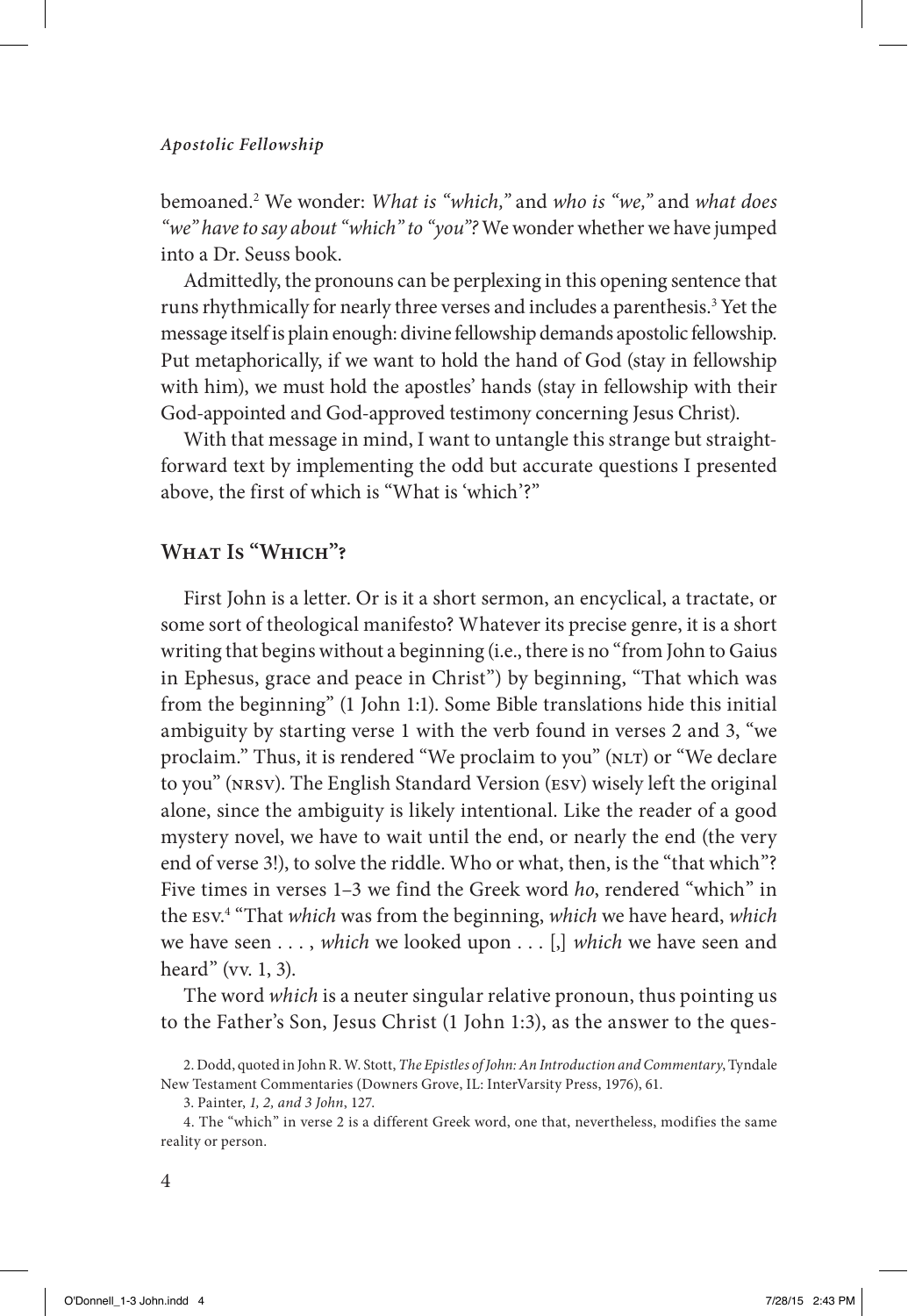tion "what is 'what'?" or "who is '*ho*'?" That deduction was reached not directly from the grammar but by common sense and a basic grasp of John's style and vocabulary. Grammatically, the neuter word *which* (*ho*) cannot connect with the masculine word *word* (*logos*) or the feminine word *life* (*zōē*). It can, however, connect with the neuter word *message* (*angelia*) in verse 5 (cf. 3:11). But in verses 1–2, it is surely not the gospel message that was "seen" and "touched." It might be, as some have suggested,<sup>5</sup> that John uses the neuter for Jesus to encompass both the divine man (Jesus) and the divine message (about Jesus). Whatever the case may be, it is certainly true that in John's Gospel the words *word* and *life* are used to represent Jesus. Moreover, it is not uncommon for John to use the neuter for the masculine gender (e.g., John 3:5a with 5b; 1 John 5:4 with 5).<sup>6</sup> Thus, the "which" is God incarnate. Or perhaps it is better to say: he who "was from the beginning" and is "the word of life" is God's Son, the man Jesus.

With this mystery solved, let us delve into it deeper. Why call Jesus "that which was from the beginning" and "the word of life" (1 John 1:1)? Both phrases are brimming with theological significance. The phrase "from the beginning" is used eight times in 1 John (cf. 2 John 5–6), and it has a few different connotations based on its context. For example, in 3:8 we read that "the devil has been sinning from the beginning." This means something like "he has always sinned and continues to do so."7 Or "from the beginning" refers back to Genesis 3. In 1 John 2:7, 24, and 3:11, we read of Jesus' love command as being "from the beginning," namely, from the time that Jesus gave it or the time that John's recipients first received it. The way "from the beginning" is used in 1:1 could speak of the event of the incarnation, Jesus' ministry after his baptism, the apostolic proclamation of his teachings, the absolute beginning of the universe (as in 2:13–14), or the time before creation when Jesus was the preincarnate *logos*. I take the last reference to be correct, namely, that John's "from the beginning" is essentially the same as his declaration: "In the beginning was the Word, and the Word was with God,

<sup>5.</sup> For example, "The term *that* [*which*, esv] is broader than the word *who*, for it includes the person and message of Jesus Christ." Simon J. Kistemaker, "Exposition of the Epistles of John," in *James, Epistles of John, Peter, and Jude* (Grand Rapids: Baker, 2002), 234.

<sup>6.</sup> As noted by Rudolf Schnackenburg, *The Johannine Epistles: Introduction and Commentary*, trans. R. Fuller and I. Fuller (New York: Crossroad, 1992), 57. For further examples, see ibid., 57n26. 7. Painter, *1, 2, and 3 John*, 120.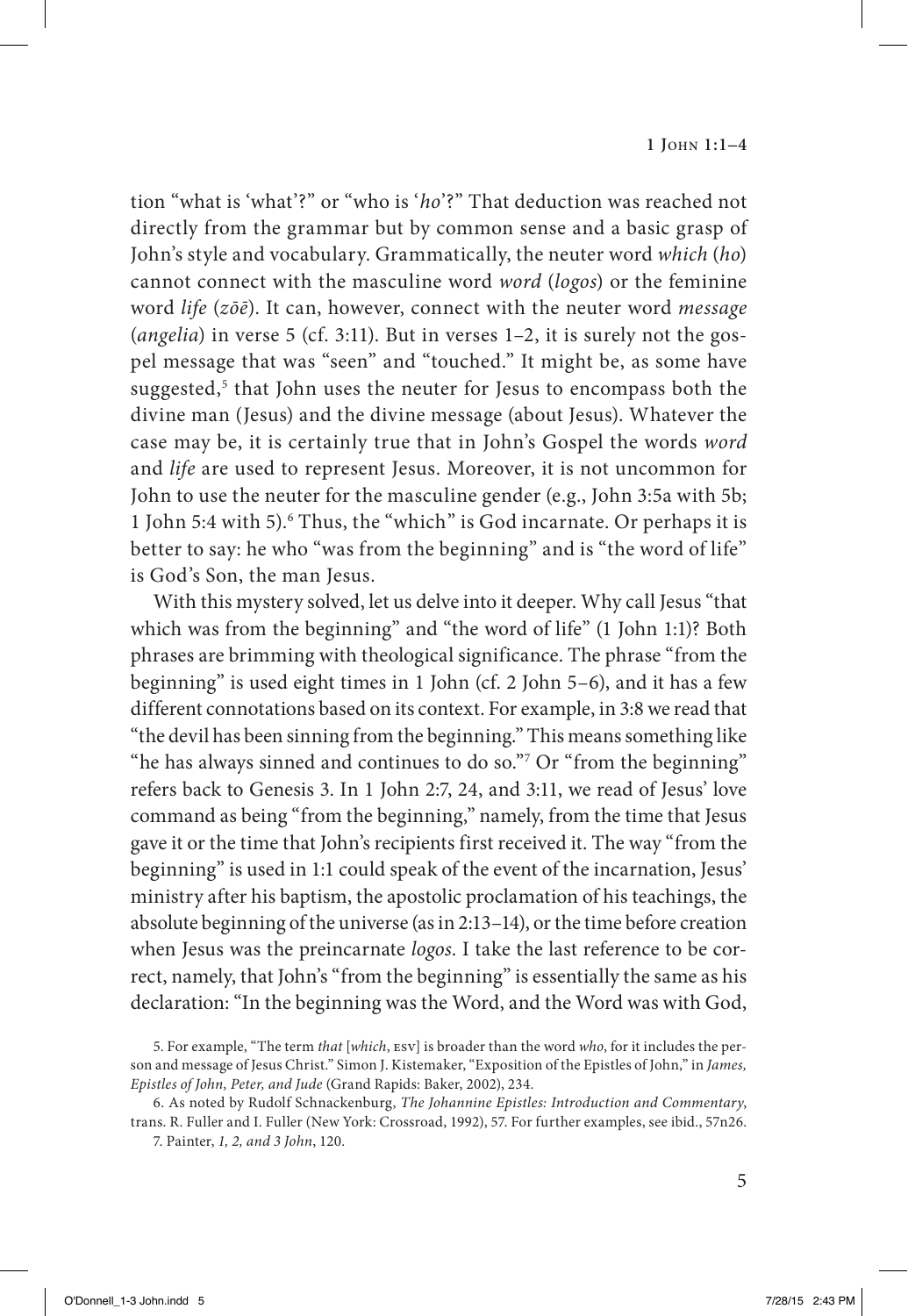#### *Apostolic Fellowship*

and the Word was God. He was in the beginning with God" (John 1:1–2).<sup>8</sup> In terms of Habakkuk's question to Yahweh in Habakkuk 1:12 (NIV), "O LORD, are you not *from everlasting*?" (lxx, <sup>9</sup> *ap' archēs*), Jesus replies, "Yes, *I am*!" Jesus existed before creation and enjoyed (as he now continues to enjoy; see 1 John 1:3) an eternally intimate fellowship with the Father.

The phrase "word of life" is in tune with this high Christological note, teaching that the eternal, preexistent, fully divine Son came into the world as the "*definitive revelation* of God."10 He is the voice, image, and embodiment of God. Through him, God is made audible (cf. Heb. 1:2–3), visible (cf. Col. 1:15), and touchable (cf. Mark 3:10). Also through him, we are given "life" (1 John 1:1), even "eternal life" (v. 2; cf. John 17:3). Rudolf Schnackenburg says it beautifully: the incarnation is "the descent of the life eternal into the world of humankind alienated from God, the invasion of the absolute, indestructible power of life into this transitory cosmos, destined as it was to perdition (1 John 2:17)."11 Are you concerned about death and damnation? You should be. We are all doomed to die and then face the judgment. So, then, how can anyone escape? Is there deliverance? Where? How? Who? Come hear, see, and touch Jesus.

## **Who Is "We"?**

But how are we to hear, see, and touch Jesus when he no longer lives on earth? How can we behold the eternal and ascended Lord? John answers through the "we" of verses 1–3. Here our attention turns to our second question, "Who is 'we'?"

The English pronoun "we" is used six times in the first three verses ("we," "our," and "us" are used eleven times!): "That . . . which *we* have heard, which *we* have seen with our eyes, which *we* looked upon and have touched

<sup>8.</sup> Clement of Alexandria summarizes the Christian consensus: "For when he says 'which was from the beginning' he is referring to the generation of the Son which has no beginning, because he exists coeternal with the Father. Therefore the word *was* signifies eternity, just as the Word himself, that is, the Son, which is one with the Father in equality of substance, is eternal and unmade." "Adumbrations," in *James, 1–2 Peter, 1–3 John, Jude*, ed. Gerald Bray, Ancient Christian Commentary on Scripture, New Testament 11 (Downers Grove, IL: InterVarsity Press, 2000), 166.

<sup>9.</sup> *lxx* is shorthand for the Septuagint, an early Greek translation of the Old Testament.

<sup>10.</sup> Gary M. Burge, *Letters of John*, NIV Application Commentary (Grand Rapids: Zondervan, 1996), 58.

<sup>11.</sup> Schnackenburg, *The Johannine Epistles*, 60.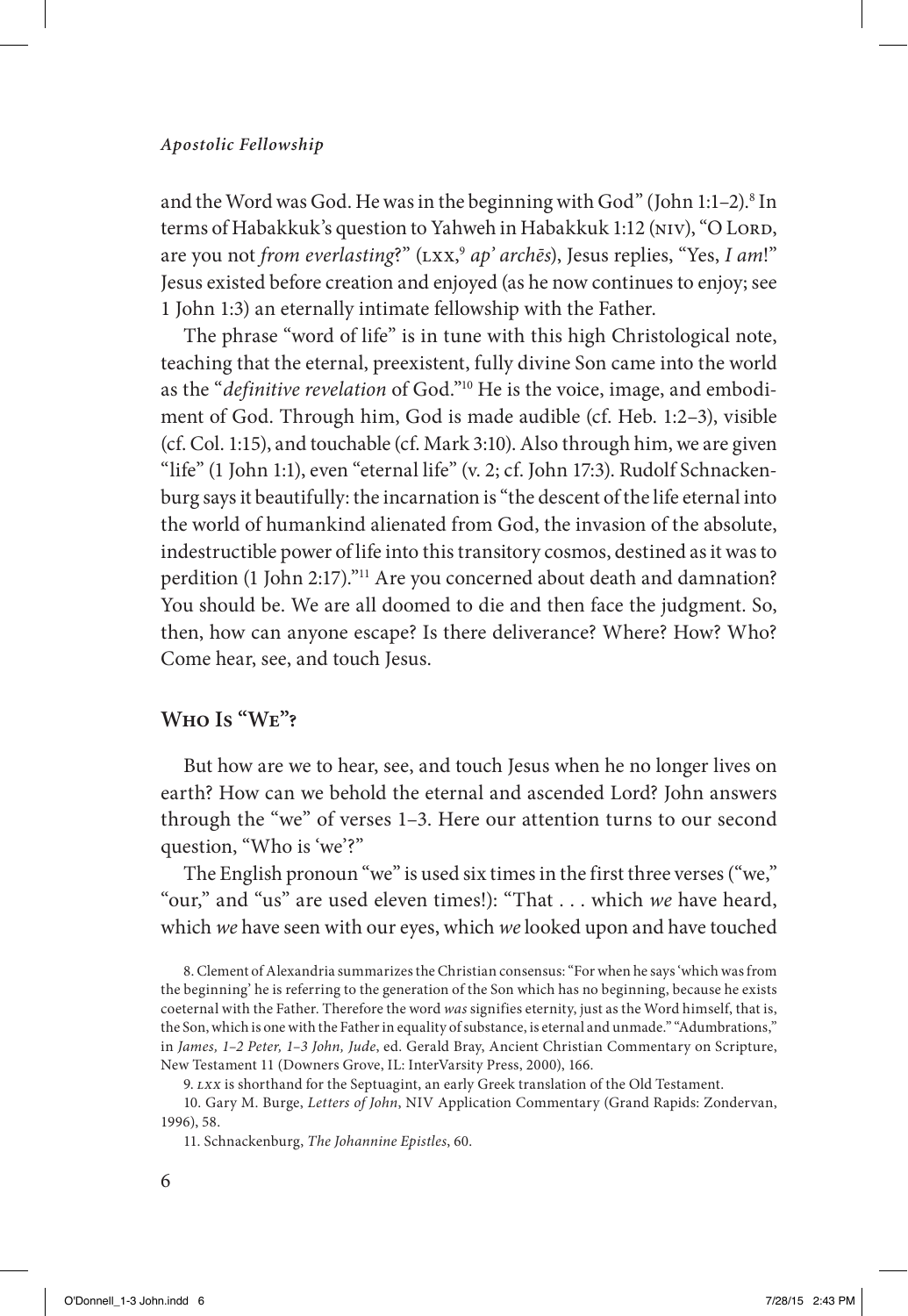with our hands" (1 John 1:1); "And *we* have seen it" (v. 2); "that which *we* have seen and [we] heard *we* proclaim also to you" (v. 3). This "we" can be inclusive: it means the writer along with his readers. John uses "we" like that in verses 6–10, such as in verse 9, "If we confess our sins."12 But in verses 1–3, as well as verse 5, John uses "we" exclusively, as in "we" and not "you" the readers. The emphasis and shift are obvious. There is something or someone (namely, "that which was from the beginning," v. 1) that a certain group of people (the "we") have heard, seen, and touched that is now being proclaimed to others (the "you" of verse 3). Think of it this way. Our text covers three periods: first, the timeless preexistence of Christ; second, the era of eyewitness testimony; third, the occasion when John wrote the letter and its intended audience received it.<sup>13</sup> The "we" is the key to the second and third eras.

While we can identify the "we" as generically "the authorized teachers of the Church"14 or "the authoritative bearers of tradition,"15 it is simplest to call them "the apostles." Here is where the matter of authorship comes to bear. If the apostle John, the son of Zebedee, was not the author, we have a small problem,<sup>16</sup> for the person writing verses 1-4 claims apostolic authority. In some ways, this prologue announces the same authority with which Paul opened his letter to the Galatians: "Paul, an apostle—*not from* men nor through man, *but through* Jesus Christ and God the Father" (Gal. 1:1). The author of 1 John presents himself not only as one of the few people who saw Jesus (there were more than five hundred people who witnessed the resurrected Jesus, 1 Cor. 15:6), but as someone especially commissioned to

<sup>12.</sup> Also note that only in 1:4 does John write "we are writing." "From here on reference is in the first person singular, 'I write' (2:1, 7, 12, 13 [2 $\times$ ], all in the present tense . . . ; then 'I wrote' (2:14 [3 $\times$ ], 21, 26; 5:13), all in the aorist." Painter, *1, 2, and 3 John*, 123.

<sup>13.</sup> Yarbrough, *1–3 John*, 31. Cf. Schnackenburg, *The Johannine Epistles*, 49.

<sup>14.</sup> Dodd, *The Johannine Epistles*, 11.

<sup>15.</sup> Painter, *1, 2, and 3 John*, 123, 128.

<sup>16.</sup> For an excellent defense of Johannine authorship, see Andreas Köstenberger, L. Scott Kellum, and Charles Quarles, *The Cradle, the Cross, and the Crown: An Introduction to the New Testament* (Nashville: Broadman & Holman, 2009), 783–90. Also note Yarbrough's and D. A. Carson's summaries of their findings: "There is ample reason to suppose that he [the author] was John son of Zebedee." Yarbrough, *1–3 John*, 32. "In line with the majority view among Christian students during the past two thousand years (though out of step with today's majority), I think it highly probable that John the apostle wrote the Fourth Gospel and the three letters that traditionally bear his name." D. A. Carson, "The Johannine Writings," in *New Dictionary of Biblical Theology*, ed. T. Desmond Alexander and Brian S. Rosner (Downers Grove, IL: InterVarsity Press, 2000), 132.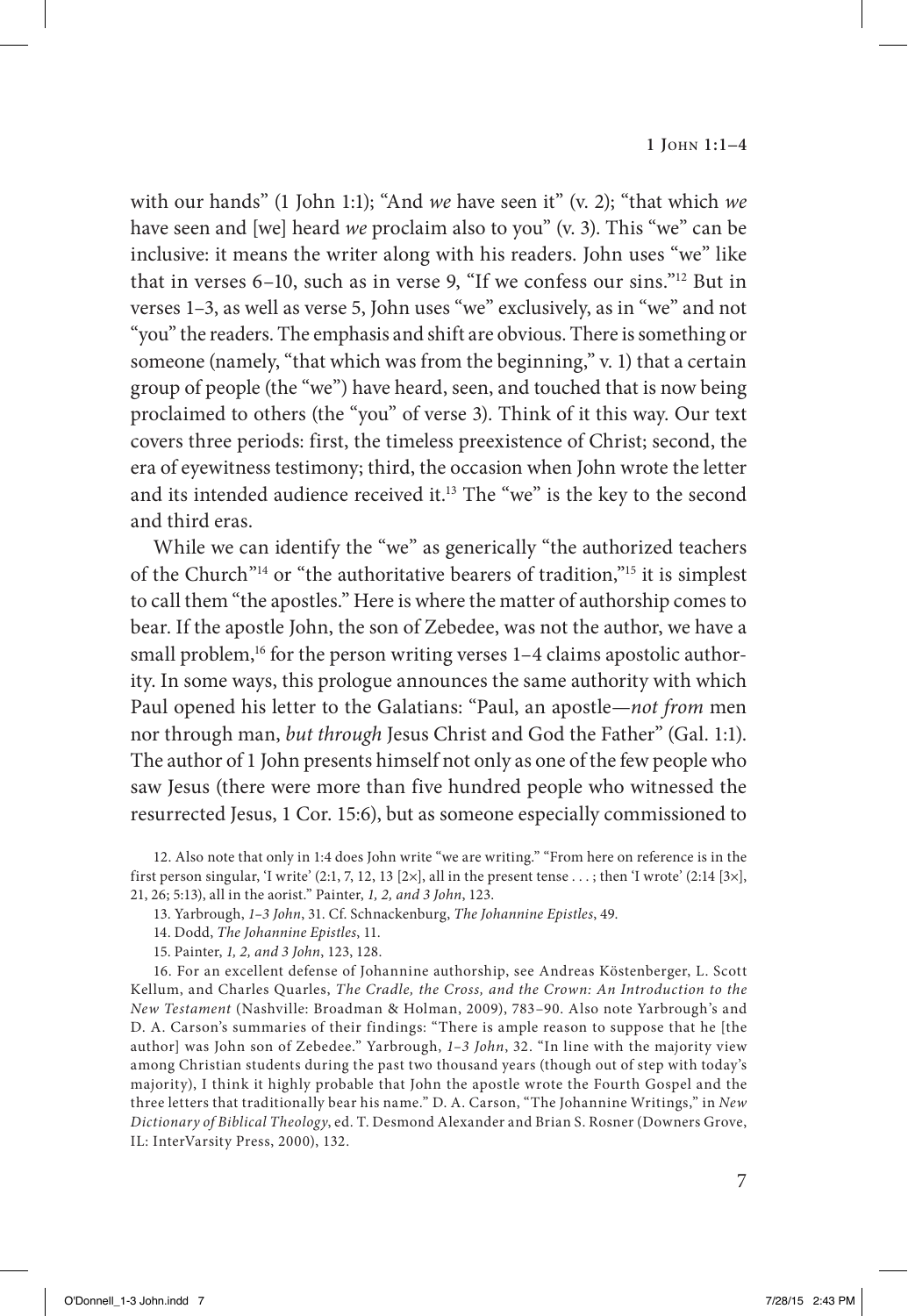### *Apostolic Fellowship*

proclaim the message about Jesus: "that which we have seen and heard [and "touched"! 1 John 1:1] we proclaim also to you" (1 John 1:3). He aligns himself with those few men who qualify to be apostles because they witnessed "all that he [Jesus] did" (Acts 10:39; cf. 1:21–22; Luke 1:2) and were "chosen by God as witnesses" (Acts 10:41). So, then, in sum, the "we" representing the "apostolic we," as it is sometimes called, best explains the language of ear, eye, and hand testimony, as well as the whole authoritative tone of the letter.

## **What Does "We" Say about "Which" to "You"?**

This introductory study to John's first epistle has centered on small words with big ideas behind them. Having looked at "which" and "we," we come now to "you." Our final question is: "What does 'we' have to say about 'which' to 'you'?" The answers are found by finding another small word—*hina* in Greek, "so that" in English. Each "so that" of 1 John 1:3 and 4 is joined to a subjective verb (highlighted in bold below), that is, a verb that expresses purpose or intent:

that which we have seen and heard we proclaim also to you, *so that* **you too may have fellowship with us**; and indeed our fellowship is with the Father and with his Son Jesus Christ. And we are writing these things *so that* **our joy may be complete**. (1 John 1:3–4)

The medieval historian and exegete Venerable Bede wrote of 1 John 1:3: "John shows quite clearly that those who want to have fellowship with God must first of all be joined to the church."17 That is part of the first answer to our third question. The point, however, is even more specific. John teaches that whoever wants to have fellowship with God must first be joined to the apostolic testimony about God incarnate. Thus, verse 3 can be amplified to read as follows: "That which we apostles have seen and heard we apostles proclaim also to you—those who have not seen and heard—so that you too may have fellowship with us; and indeed our fellowship is with the Father and with his Son Jesus Christ." The Jewish philosopher Martin Buber wrote of the "I" and "Thou" relationship between man and God. Man is the "I," God the "Thou." The text before us shows that the "we" and "you" relationship—"we"

17. Bede, "On 1 John," in Bray, *James, 1–2 Peter, 1–3 John, Jude*, 168.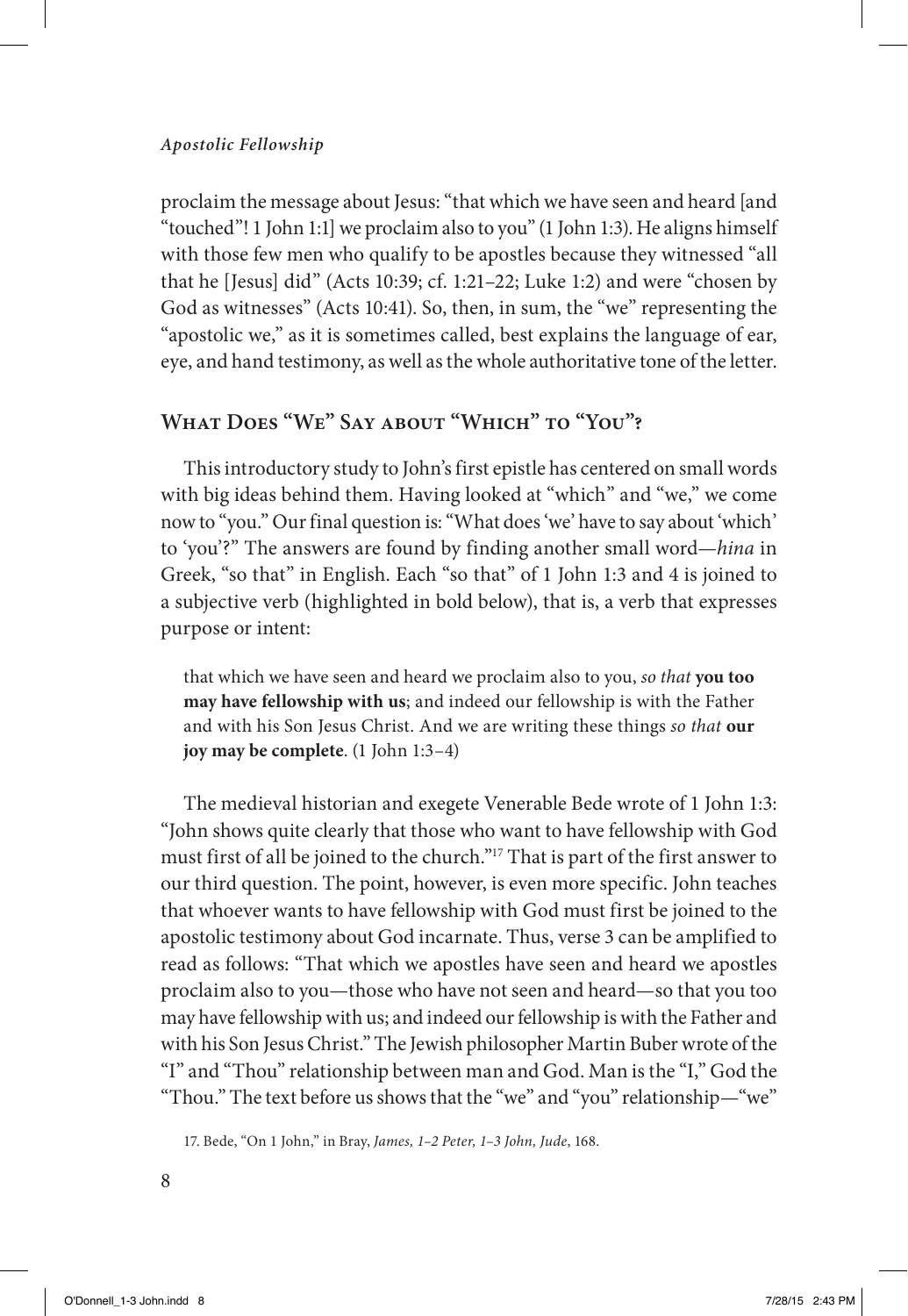being the apostles and "you" being all who believe in Christ on account of their message—must come before the "I" and "Thou." I will put it this way: "You" are in Christ because of the apostolic "we." Without this apostolic "we," there is no you and me. Without the "holy, catholic, and *apostolic* church" (Nicene Creed),<sup>18</sup> there is no "communion of the saints" (Apostles' Creed). The good news of 1 John is that we have *koinōnia* ("fellowship") with God through our *koinōnia* with one another (4:7–8, 11–12; 4:20–21; 5:1–3), a relationship that starts by aligning ourselves with the apostolic testimony. We align ourselves by holding to the New Testament as God's authorized witness and faithfully participating in a local church that sits under the apostles' teachings. Are we trusting God's Word? Are we sitting under its teaching? Are we believing and doing what it says? Are we rejoicing with other believers in the salvation that it proclaims?

In Ephesians 2:19–21, Paul pours some concrete imagery around this idea of apostolic fellowship. He writes:

So then you are no longer strangers and aliens, but you are fellow citizens with the saints and members of the household of God, built on *the foundation of the apostles* and prophets, Christ Jesus himself being the cornerstone, in whom the whole structure, being joined together, grows into a holy temple in the Lord. (Cf. Eph. 3:4–5; Rev. 21:14)

As in Ephesians 2, so in 1 John 1 the image for Christian *koinōnia* ("fellowship" or "what we hold in common with each other") is not sharing calories and caffeine after the service. Neither is it pie-in-the-sky pietism, sentimental spiritualism, or ecstasy for a few elite enthusiasts that is detached from apostolic testimony and teaching. Rather, the image is as hard as a rock but as soft and as warm as a human body, with its various indispensable members—its eyes and ears, its feet and hands (cf. 1 Cor. 12).

## *Apostolic Fellowship*

Speaking of the human hand, perhaps you noticed how tactile this text is. Here John stresses not merely the material manifestation of the eternal God

<sup>18.</sup> I use the term *apostolic* not in the sense of succession but submission to the apostles' oral and then written witness. The universal church at all times everywhere is to be "devoted . . . to the apostles' teaching" (Acts 2:42).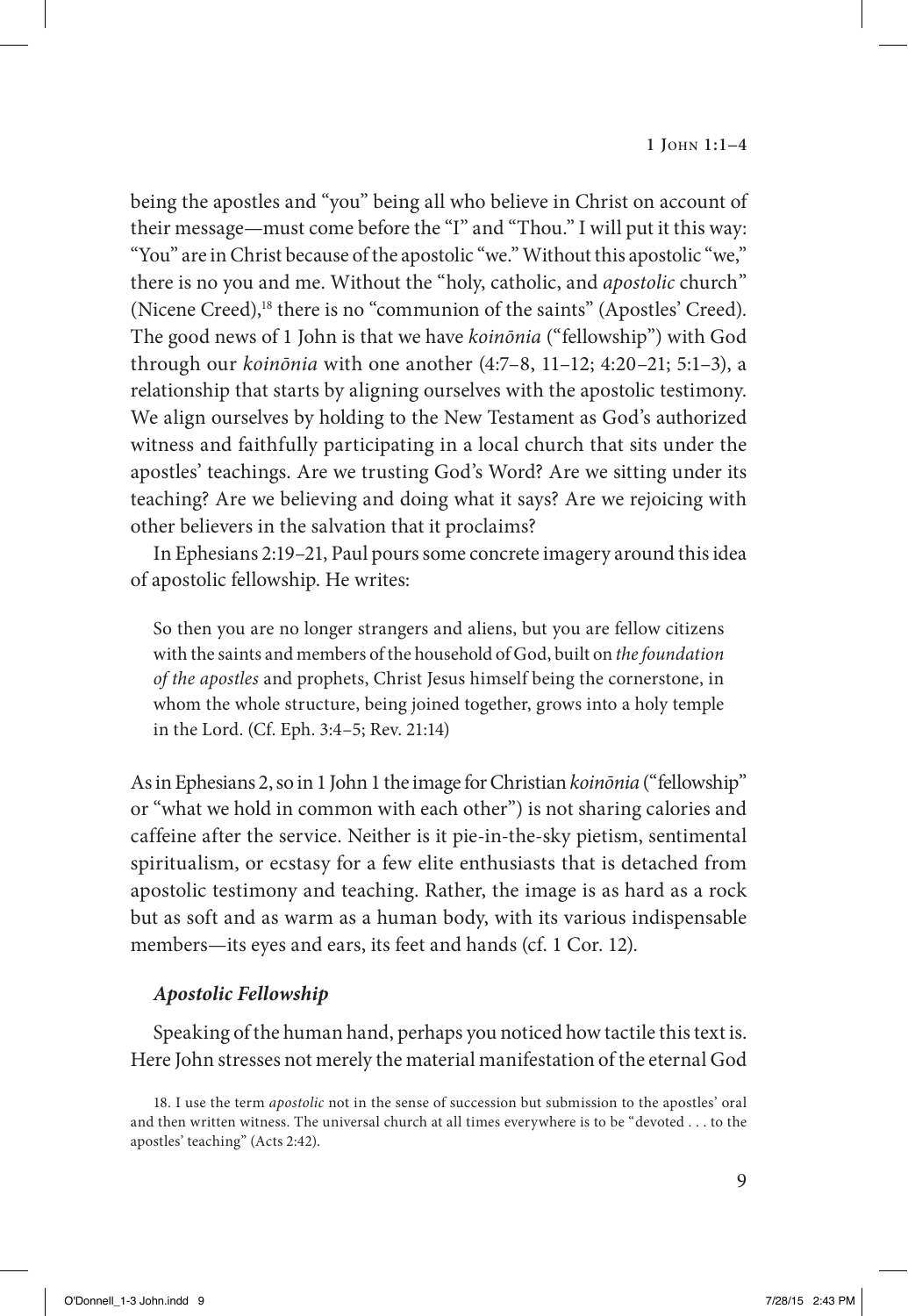#### *Apostolic Fellowship*

incarnate but also the material testimony of the apostles. He adds "heard" and "touched" (which could be rendered as the very expressive "handled") to his Gospel prologue—"The Word became flesh and dwelt among us, and we have seen his glory" (John 1:14). In this way, he reminds us of his Gospel, where the apostolic ear-, eye-, and hand-testimony was on full display.

Envision 1 John 1:1–3 as a courtroom scene. As the defendant, John takes the stand. The prosecuting attorney asks, "You claim that Jesus was a real man. Is that right?" "Yes, I affirm the historical Jesus," John replies. "Are there any other witnesses to validate your claim?" "Certainly," John smiles. "There are ten more than two" (cf. Deut. 19:15; Matt. 18:16). Soon the Twelve are put in the dock. "Did any of you *hear* this Jesus teach?" They all nod their heads. James says, "I sat through his Sermon on the Mount, his parables of the kingdom, his Olivet Discourse, his . . ." Simon the Zealot zealously interjects, "And I heard him say of *lawyers*, 'Woe to you lawyers! For you have taken away the key of knowledge. You did not enter yourselves, and you hindered those who were entering'" (Luke 11:52). Matthias quips, "Sure, but I heard his seven woes to the scribes and Pharisees. Quite the sermon that was!" The lawyer shakes his head in dismay. "Enough! Let's up the ante, shall we?" He continues, "But who has seen him? Did any of you *see* Jesus in the flesh?" They all nod again. "I saw him open a blind man's eyes," says Bartholomew. "I saw him turn over the tables in the temple," Andrew adds. "Oh, yeah," Philip interjects, "I saw him turn water into wine!" At this point, the prosecuting attorney shuffles a few papers, sits down, and utters, "No further questions, Your Honor."

Then the Twelve's attorney, Barrister Paraclete by name, walks over to the witnesses, folds his arms, winks, and begins his cross-examination: "I have only one question. We have heard testimony about hearing. But let's be honest: we all know that hearing is not the surest sense. We have also heard testimony about seeing, but again, while more compelling, it is not enough to convince me. My question, then, is this: Did any of you *touch* this Jesus of Nazareth?" The heretics in the balcony, whom we will meet soon enough in our study of 1 John, shudder. James the son of Alphaeus says, "He washed my feet." Matthew and Thaddeus say in unison, "Me, too." They all say, "Me, too." Peter says, "I touched his hand when he pulled me out of the stormy sea." John says, "I laid my head against his chest at the Last Supper." Then Thomas moves to the microphone.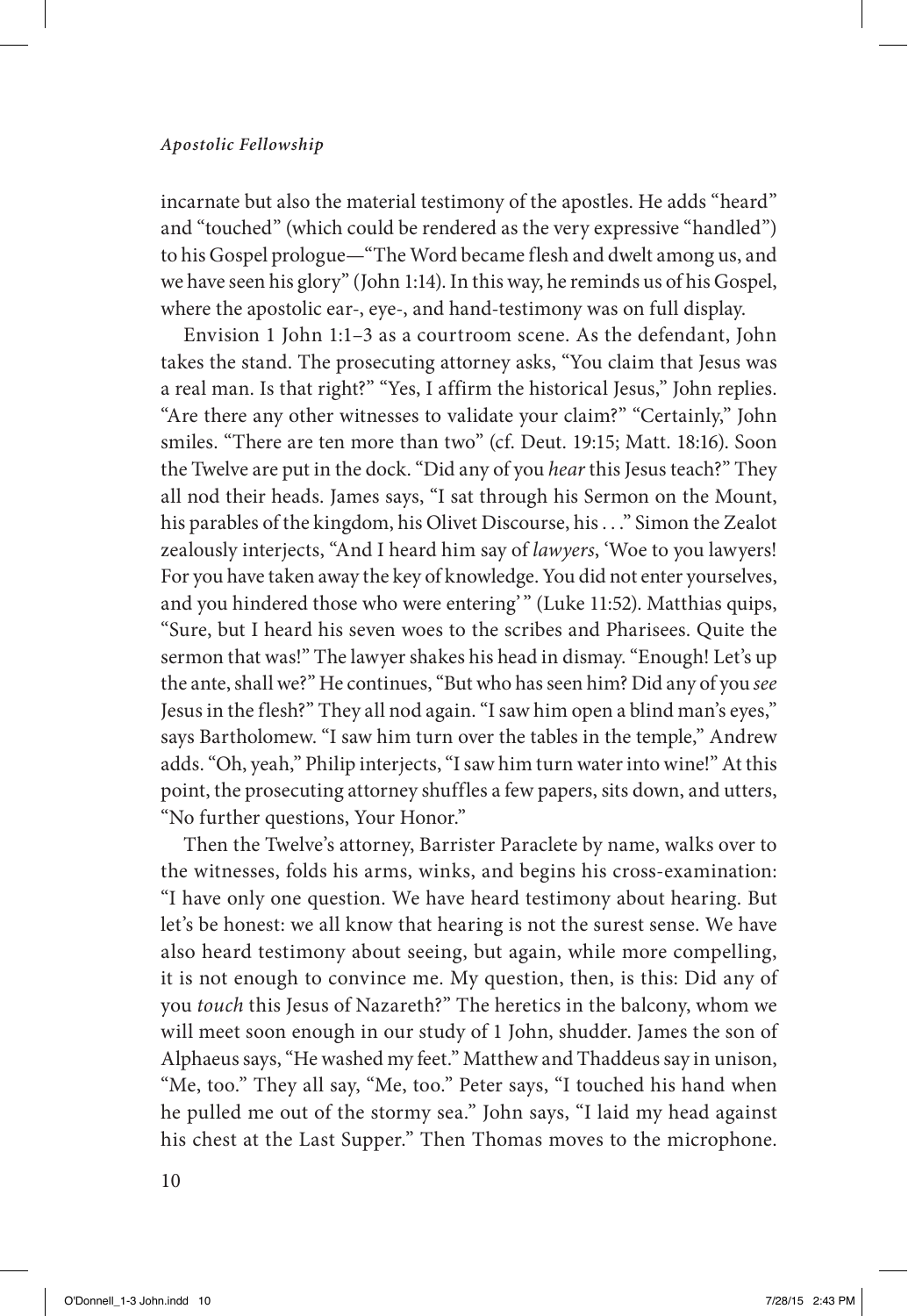The crowd mumbles beneath their breath, "Doubting Thomas, doubting Thomas, doubting Thomas." But the other Eleven are filled with excitement. "They all touched," Thomas begins, "his resurrected body." The courtroom quiets. "And . . . I did, too."

He then retells the dramatic story (now on official court record in John 20:24–28):

"When the others told me, 'We have seen the Lord,' I said to them, 'Unless I see in his hands the mark of the nails, and place my finger into the mark of the nails, and place my hand into his side, I will never believe.' You see, I wanted not only to see and hear, but also to touch, to place my finger into Christ's wounds. Well, what happened? I got my wish. Eight days later, Jesus appeared to us. He stood among us and said, 'Peace be with you.' Then he approached me and said, 'Thomas, put your finger here, and see my hands; and put out your hand, and *place it in* my side. Do not disbelieve, but believe.' I complied with Jesus' finger-into-the flesh request, and needless to say, I doubted no more. My hesitancy turned into a hallelujah. I declared, 'My Lord and my God!'

"Your Honor, ladies and gentlemen of the jury—along with these Eleven, I am an eye-, ear-, and hand-witness that the eternal and transcendent God became immanent and palpable!"

"I have no further questions," Mr. Paraclete concludes.

The courtroom is abuzz. The judge pounds his gavel! He pounds it again. The verdict is clear. The apostolic victory cheer echoes throughout the chambers.

The prologue of 1 John instructs us that without the Twelve's testimony, we are left groping in the dark about Jesus. Don't underestimate their unique position and privilege. Before his resurrection, Jesus declared to them, "Blessed are your eyes, for they see, and your ears, for they hear. For truly, I say to you, many prophets and righteous people longed to see what you see, and did not see it, and to hear what you hear, and did not hear it" (Matt. 13:16-17). After his resurrection, in all his appearances, our Lord stressed the necessity of their tangible witness. In Luke 24:38–39, for example, he said to them, "Why are you troubled, and why do doubts arise in your hearts? See my hands and my feet, that it is I myself. *Touch me*, and see." Again, we stay in "touch" with the divine testimony concerning Jesus by staying in fellowship with the apostolic witness. Let us never let go of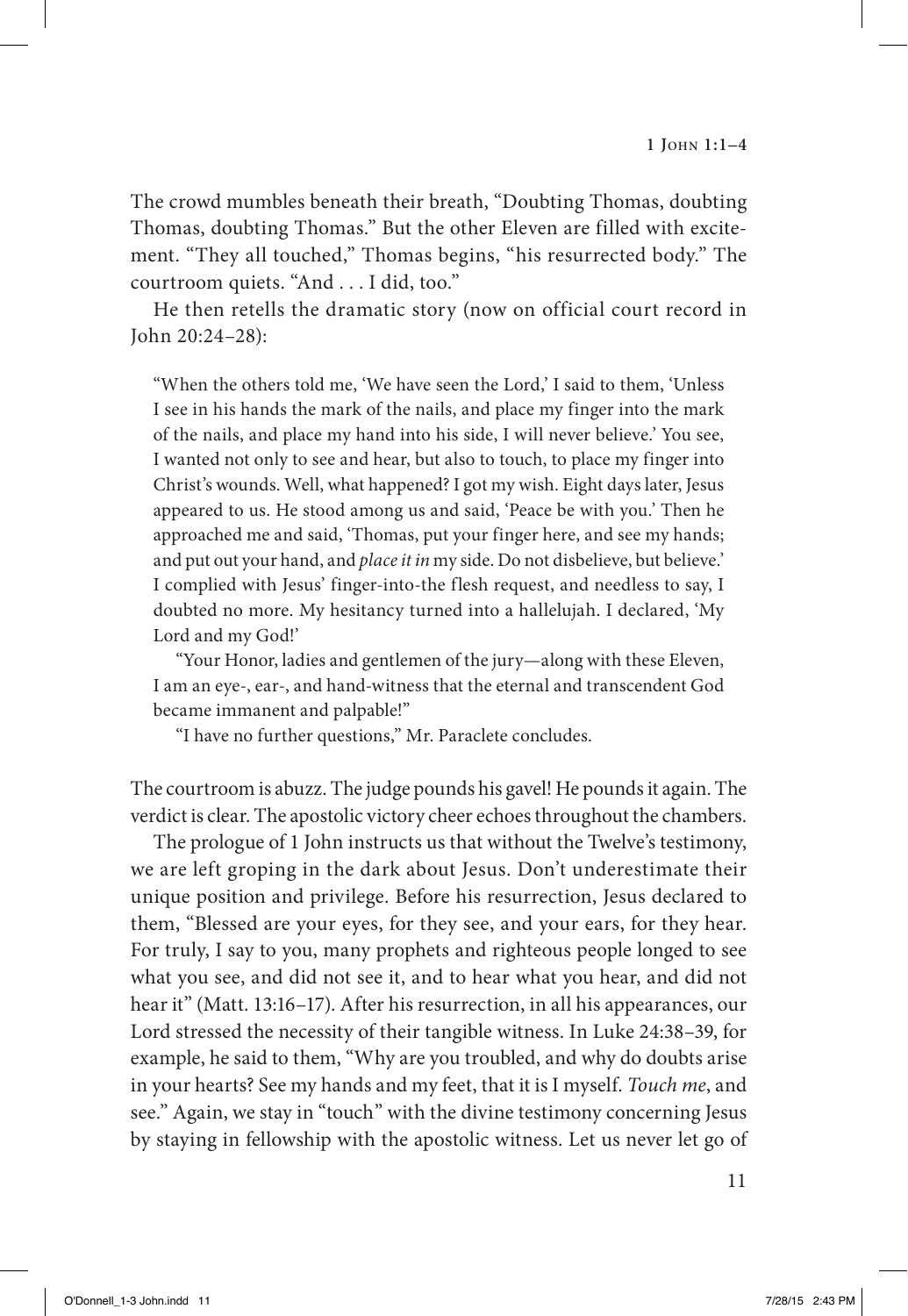### *Apostolic Fellowship*

this God-appointed and God-approved hand! Let us hold on to it against all opposition to the truth.

Many summers ago, two Mormon missionaries knocked on my front door. On two successive Wednesday afternoons, we discussed the differences between the Church of Latter-day Saints and the apostolic church of Jesus Christ (historic orthodox Christianity). One of the issues I challenged them on was the historical viability of Mormonism. Namely, I questioned a few of the persons and places in the Book of Mormon that have no ancient or modern account to affirm their existence.

My fact-finding mission quickly frustrated them. In haste and apparent disgust, one of the young men replied, "Listen, I am a Mormon because I have faith." He paused, wiped his brow, and continued, "And I hope you would still believe in Christianity even if there was no historical evidence to support it." What do you make of that reply? It certainly fits the current postmodern mentality, and it does have a ring of piety to it. But since I am neither postmodern nor overly pietistic, I would have none of it. I immediately and emphatically stated that I would not believe in Christianity if there were no historical evidences to support its claims. I would not believe in Jericho and Jerusalem if there were no historical verification that such cities ever existed. I would not believe that Jesus walked on this earth and died on a cross unless there was proof. I would not believe that he rose from the dead unless eyewitnesses had actually heard his voice, seen his face, and touched his body.

The point I made to the Mormon missionaries still stands: Christian faith is not a leap in the dark. Our faith is factual. It is based on the facts of eyewitness testimony. So while it might sound super-spiritual to sing, "He lives, he lives, Christ Jesus lives today! He walks with *me* and talks with *me* along life's narrow way. . . . You ask me how *I know* he lives? He lives within *my heart*,"19 apostolic piety sings a different tune. It sings of the fact of the living Christ on the basis of the testimony of those he walked with and talked with along life's narrow way. I know that he lives because of them.

## *Apostles' Joy*

With his first "so that" phrase (1 John 1:3), John answers the question *what does "we" have to say about "which" to "you"?* by teaching that who-

<sup>19.</sup> Homer A. Rodeheaver, "He Lives" (1933).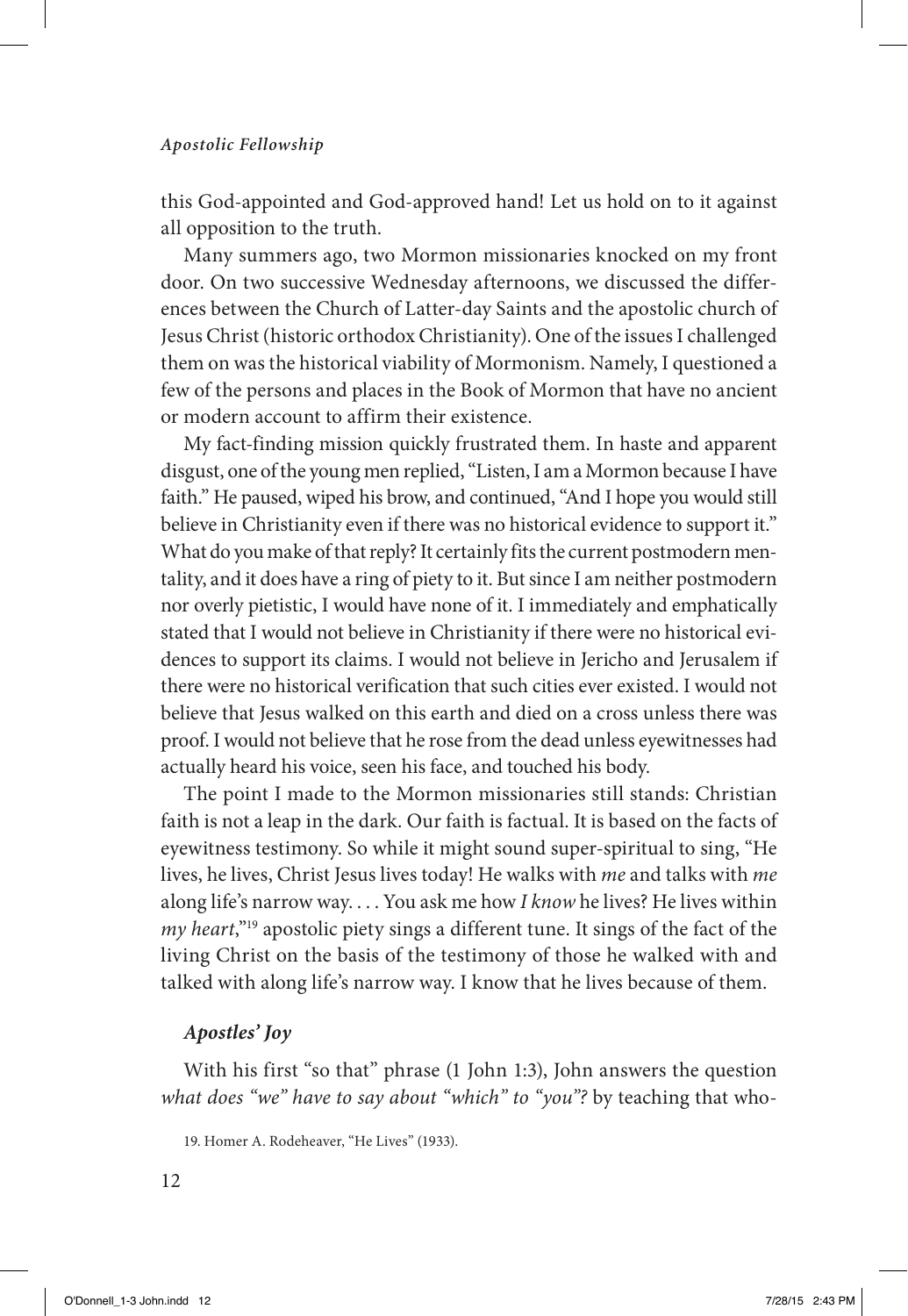ever wants to have fellowship with God must first be joined to the apostolic testimony concerning God incarnate. With his second "so that" phrase, he writes about the motive of joy: "And we are writing these things so that our joy may be complete" (1 John 1:4).

At first glance, two details about this fourth verse strike me as odd. First, why does John use the first-person plural "we" ("we are writing") when elsewhere in the letter he uses only the first-person singular (e.g., "I am writing," 1 John 2:1, and "I write to you," 2:21)? Did the Twelve sit down together and write chapter 1, and then John took it from there? That is highly unlikely, especially since at this time (A.D. 85–95), John might be the only surviving apostle. The answer can be seen in the three different ways in which John uses "we" in 1 John:

- 1. John uses "the *dissociative* 'we' " in 1 John 1:1–3 as well as verse 5: "we apostles," not "you nonapostles."
- 2. Then in verse 4, he uses "'we' as a substitute for 'I'" (close to "the royal we" in English): "we [John on behalf of the other apostles] write to you."
- 3. Finally, in verses 6–10, he uses "the *associative* 'we.' "20 This "we" includes us (e.g., "If we say we [author(s) and reader(s)] have fellowship with him while we walk in darkness, we lie and do not practice the truth," v. 6).

Next we turn our attention to the second oddity. I did not expect the "our"! I expected John to write: "And we are writing these things so that *your* [not *our*] joy may be complete." It is strange enough that John would end his rooted-in-history prologue with a plea for an unfulfilled emotion. What does joy have to do with eyewitness testimony and apostolic fellowship? The oddity is enhanced when we ask, "What is John on about with his own *personal* joy?" That sounds self-centered. It was so off-putting a purpose statement that some scribe along the way, as he was copying the New Testament, deleted "our" and inserted "your." This is called a *textual variant* or a *variant reading*. The variant reading is wrong (note especially

<sup>20.</sup> These three ways of talking about "the 'we' of authoritative testimony" come from Richard Bauckham, *Jesus and the Eyewitnesses: The Gospels as Eyewitness Testimony* (Grand Rapids: Eerdmans, 2006), 371–72.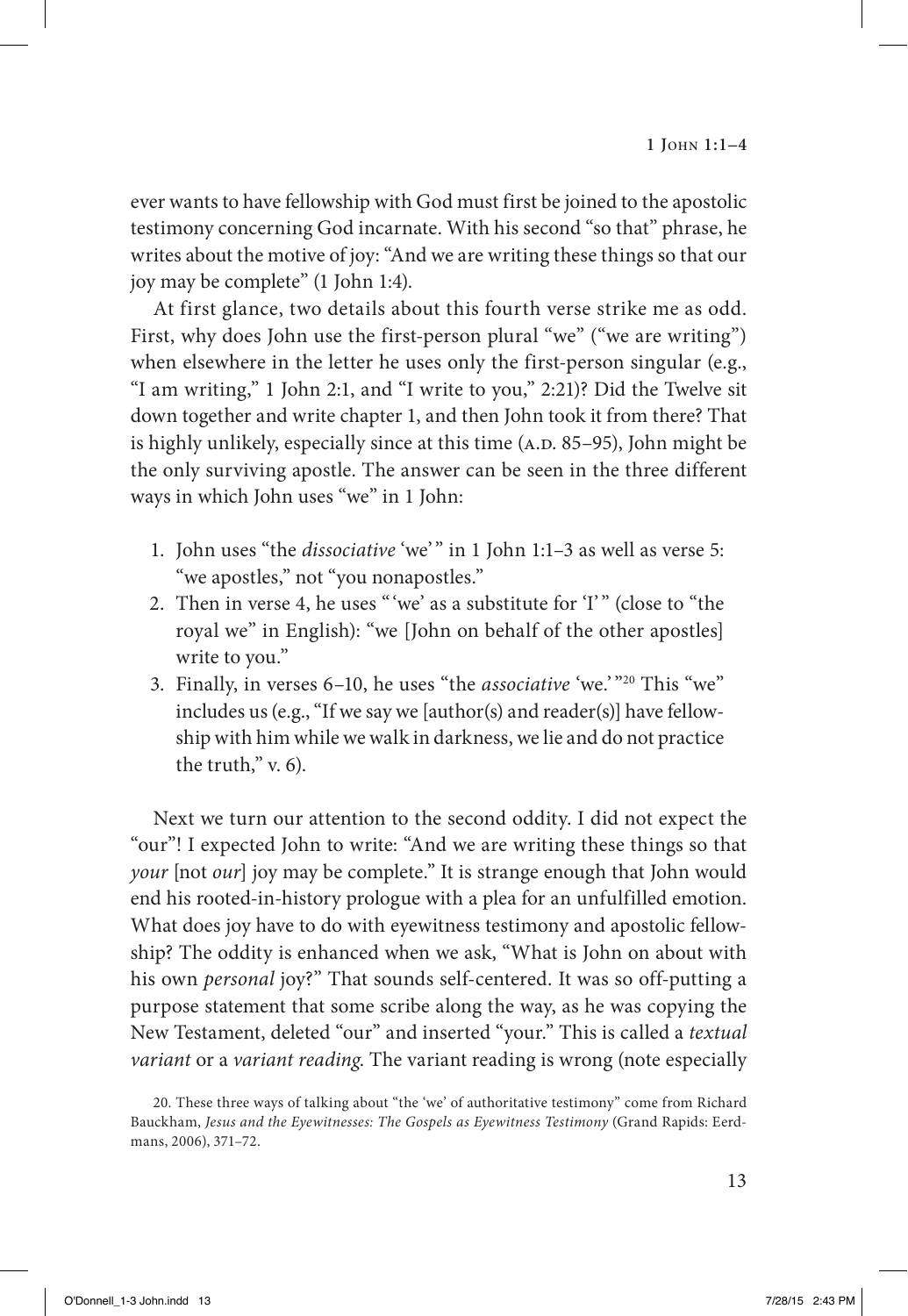#### *Apostolic Fellowship*

2 John 12; cf. 1 Thess. 3:9), not only because our oldest and best manuscripts of the New Testament do not have it, but also because it is thematically off.

I'll illustrate. My joy as a parent is "full" (kjv) or fuller—brought "into a state of completeness"21—when my children obey the Lord. I am full of joy when I obey the Lord. My joy is fuller when they also obey the Lord. Similarly, when John thinks of the Christians in or around Ephesus—whom he calls "my children" throughout this epistle (e.g., "my little children," 2:1)—his joy is perfected when they are walking hand in hand with the apostolic testimony and teaching. That is his pastoral goal in this overtly pastoral love letter.

Yet there is a dark side to this end stress on joy. It "also constitutes a certain sober foreshadowing, like sunshine bathing a picnic while thunderheads boil up on the horizon."22 John speaks of joy, knowing that the church or churches that he was writing to were on the verge of losing their theological, ethical, and social bearings, or had already lost them, because of "false prophets" (1 John 4:1), "antichrists" (2:18), and "deceivers" (2 John 7). These impostors were denying that Jesus had come in the flesh—that he had even had a human body to hear, see, and touch.

We will encounter these proto-Gnostics soon enough. For now, we are reminded that the incarnation is the foundation of our salvation. Rejoice in that! We are also reminded that, as Hilary of Arles summarized: "The fullness of joy comes when we are in *fellowship with the apostles*, as well as of the Father, Son and Holy Spirit."23 Let us also rejoice in that, as we continue to live and share our apostolic faith.

### *The Foundation of Christian Fellowship*

In the prologue of John's first epistle, we have learned about apostolic fellowship: namely, that the unique and eternal fellowship between the Father and the Son that was manifested in the once-for-all, exclusive event of the incarnation, observed by the apostles at a particular point in history, has been through them extended to the universal church. Today when some-

<sup>21.</sup> Colin G. Kruse, *The Letters of John*, Pillar New Testament Commentary (Grand Rapids: Eerdmans, 2000), 58–59.

<sup>22.</sup> Yarbrough, *1–3 John*, 43.

<sup>23.</sup> Hilary of Arles, "Introductory Commentary on 1 John," in Bray, *James, 1–2 Peter, 1–3 John, Jude*, 168 (emphasis added).